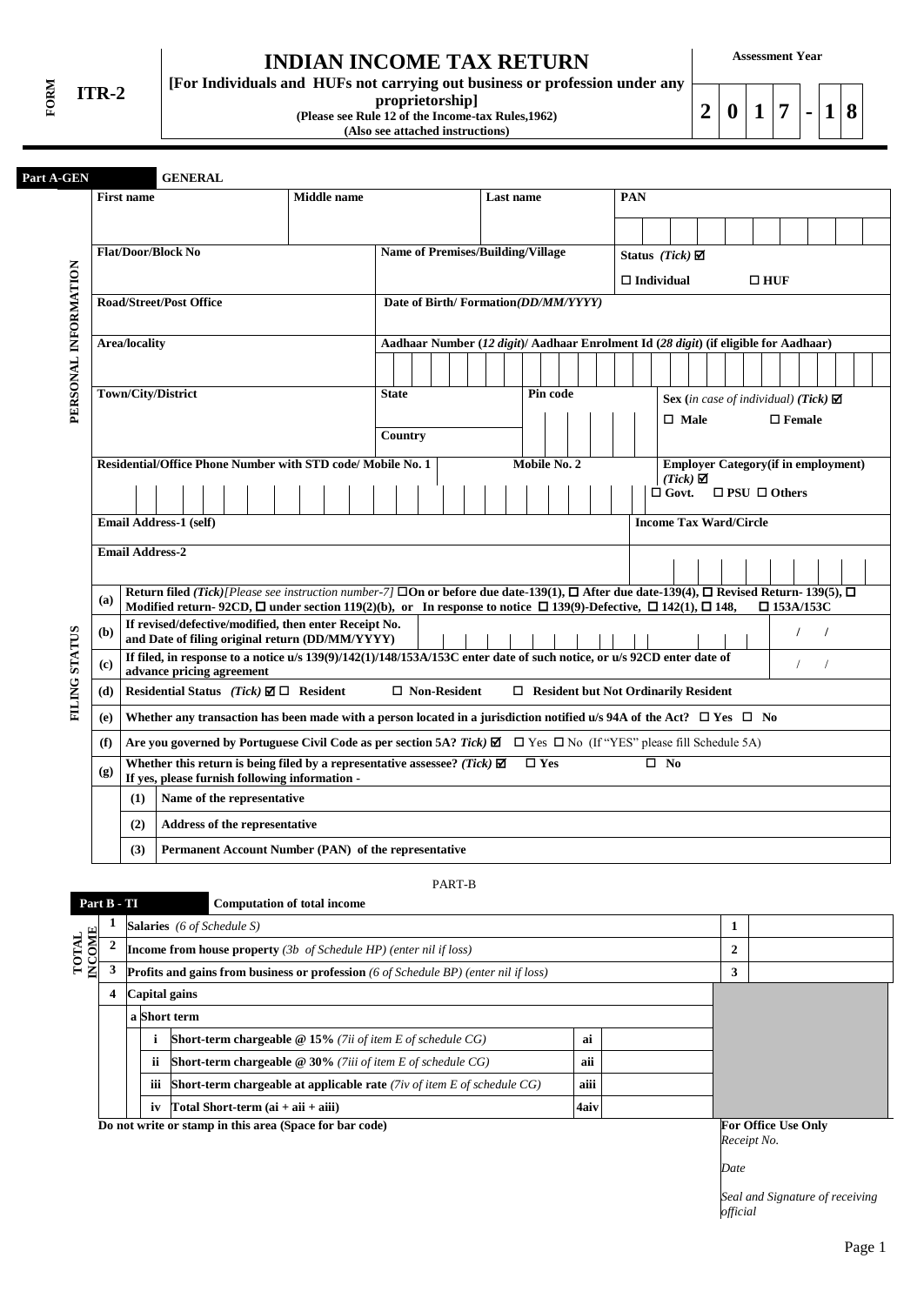|    | <b>b</b> Long-term                                                                                                                                 |                |    |  |
|----|----------------------------------------------------------------------------------------------------------------------------------------------------|----------------|----|--|
|    | <b>Long-term chargeable</b> $@10\%$ (7v of item E of schedule CG)<br>i                                                                             | <b>bi</b>      |    |  |
|    | <b>Long-term chargeable @ 20%</b> (7vi of item E of schedule $CG$ )<br>ii.                                                                         | <b>bii</b>     |    |  |
|    | iii<br><b>Total Long-term (bi</b> + bii) (enter nil if loss)                                                                                       | 4biii          |    |  |
|    | c Total capital gains $(4aiv + 4biii)$ (enter nil if loss)                                                                                         |                | 4c |  |
| 5  | <b>Income from other sources</b>                                                                                                                   |                |    |  |
|    | a from sources other than from owning race horses and income chargeable to tax<br>at special rate ( <i>li of Schedule OS</i> ) (enter nil if loss) | 5a             |    |  |
|    | Income chargeable to tax at special rate ( <i>lfvii of Schedule OS</i> )                                                                           | 5 <sub>b</sub> |    |  |
|    | c from the activity of owning and maintaining race horses (3c of Schedule OS)<br>(enter nil if loss)                                               |                |    |  |
|    | <b>d</b> Total $(5a + 5b + 5c)$ (enter nil if loss)                                                                                                | 5d             |    |  |
| 6  | Total $(1+2+3+4c+5d)$                                                                                                                              | 6              |    |  |
| 7  | <b>Losses of current year set off against 6</b> (total of 2xii, 3xii and 4xii of Schedule CYLA)                                                    |                | 7  |  |
| 8  | <b>Balance after set off current year losses (6-7)</b> (total of column 5 of Schedule CYLA+5b)                                                     |                | 8  |  |
| 9  | <b>Brought forward losses set off against 8</b> (2xi of Schedule BFLA)                                                                             |                | 9  |  |
|    | <b>10 Gross Total income (8-9)</b> (3xii of Schedule BFLA $+5b$ )                                                                                  |                | 10 |  |
| 11 | Income chargeable to tax at special rate under section 111A, 112 etc. included in 10                                                               |                | 11 |  |
| 12 | <b>Deductions under Chapter VI-A</b> $f$ s-t of Schedule VIA and limited to (10-11)]                                                               |                | 12 |  |
| 13 | Total income $(10 - 12)$                                                                                                                           | 13             |    |  |
|    | 14 Income which is included in 13 and chargeable to tax at special rates (total of (i) of schedule SI)                                             | 14             |    |  |
| 15 | Net agricultural income/ any other income for rate purpose (4 of Schedule EI)                                                                      | 15             |    |  |
|    | 16 Aggregate income (13-14+15) [applicable if $(13-14)$ exceeds maximum amount not chargeable to tax]                                              |                | 16 |  |
|    | 17 Losses of current year to be carried forward (total of row xi of Schedule CFL)                                                                  |                | 17 |  |

## **Part B -TTI Computation of tax liability on total income**

| 1a<br>a<br>Tax at normal rates on 16 of Part B-TI<br>Tax at special rates (total of (ii) of Schedule SI)<br>1 <sub>b</sub><br>b<br>1c<br>Rebate on agricultural income [applicable if (13-14) of Part B-TI<br>c<br>exceeds maximum amount not chargeable to tax]<br>1 <sub>d</sub><br>d<br>Tax Payable on Total Income $(1a + 1b - 1c)$<br><b>Rebate under section 87A</b> (applicable if 13 of Part B-TI does not exceed 5 lakh)<br>$\overline{2}$<br>2<br>$\mathbf{3}$<br>3<br>Tax payable after rebate (1d - 2) |  |
|--------------------------------------------------------------------------------------------------------------------------------------------------------------------------------------------------------------------------------------------------------------------------------------------------------------------------------------------------------------------------------------------------------------------------------------------------------------------------------------------------------------------|--|
|                                                                                                                                                                                                                                                                                                                                                                                                                                                                                                                    |  |
|                                                                                                                                                                                                                                                                                                                                                                                                                                                                                                                    |  |
|                                                                                                                                                                                                                                                                                                                                                                                                                                                                                                                    |  |
|                                                                                                                                                                                                                                                                                                                                                                                                                                                                                                                    |  |
|                                                                                                                                                                                                                                                                                                                                                                                                                                                                                                                    |  |
|                                                                                                                                                                                                                                                                                                                                                                                                                                                                                                                    |  |
| <b>Surcharge</b><br>4                                                                                                                                                                                                                                                                                                                                                                                                                                                                                              |  |
| 25% of 12(ii) of Schedule SI<br>4i                                                                                                                                                                                                                                                                                                                                                                                                                                                                                 |  |
| <b>On</b> $[(3) - (12(ii)$ of Schedule SI)] (applicable if 13 of Part B-TI exceeds 1 crore)<br>4ii                                                                                                                                                                                                                                                                                                                                                                                                                 |  |
| iii $Total i + ii$<br>4iii                                                                                                                                                                                                                                                                                                                                                                                                                                                                                         |  |
| Education cess, including secondary and higher education cess on $(3 + 4iii)$<br>5<br>5                                                                                                                                                                                                                                                                                                                                                                                                                            |  |
| Gross tax liability $(3 + 4iii + 5)$<br>6<br>6                                                                                                                                                                                                                                                                                                                                                                                                                                                                     |  |
| <b>Tax relief</b><br>7                                                                                                                                                                                                                                                                                                                                                                                                                                                                                             |  |
| <b>Section 89</b><br>a<br>7a                                                                                                                                                                                                                                                                                                                                                                                                                                                                                       |  |
| b<br>Section 90/90A (2 of Schedule TR)<br>7 <sub>b</sub>                                                                                                                                                                                                                                                                                                                                                                                                                                                           |  |
| COMPUTATION OF TAX LIABILITY<br>c<br>Section 91 (3 of Schedule TR)<br>7c                                                                                                                                                                                                                                                                                                                                                                                                                                           |  |
| d Total $(7a + 7b + 7c)$<br>7d                                                                                                                                                                                                                                                                                                                                                                                                                                                                                     |  |
| 8<br>Net tax liability $(6 - 7d)$ (enter zero if negative)<br>8                                                                                                                                                                                                                                                                                                                                                                                                                                                    |  |
| <b>Interest payable</b><br>9                                                                                                                                                                                                                                                                                                                                                                                                                                                                                       |  |
| For default in furnishing the return (section 234A)<br>9a<br>a                                                                                                                                                                                                                                                                                                                                                                                                                                                     |  |
| For default in payment of advance tax (section 234B)<br>9 <sub>b</sub><br>b                                                                                                                                                                                                                                                                                                                                                                                                                                        |  |
| For deferment of advance tax (section 234C)<br>9c<br>c                                                                                                                                                                                                                                                                                                                                                                                                                                                             |  |
| Total Interest Payable (9a+9b+9c)<br>9d<br>d                                                                                                                                                                                                                                                                                                                                                                                                                                                                       |  |
| Aggregate liability $(8 + 9d)$<br>10<br>10                                                                                                                                                                                                                                                                                                                                                                                                                                                                         |  |
| <b>Taxes Paid</b><br>11                                                                                                                                                                                                                                                                                                                                                                                                                                                                                            |  |
| ှိ ဟ<br><b>Advance Tax</b> (from column 5 of 19A)<br><b>11a</b>                                                                                                                                                                                                                                                                                                                                                                                                                                                    |  |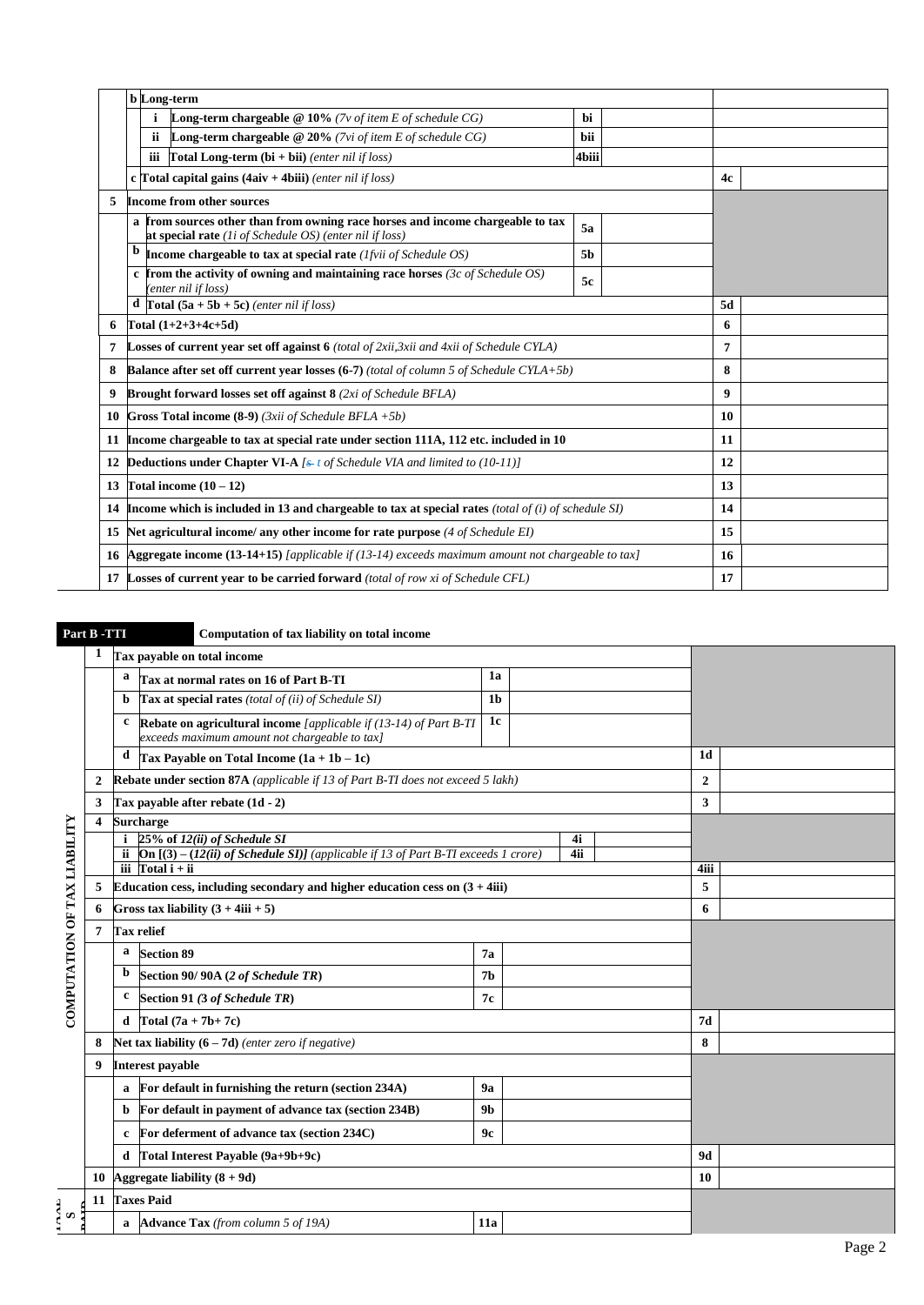|                    |    | b                                                                                                                                                                                                                                                                                                                                                                       |                                                   |                               | <b>TDS</b> (total of column 5 of 19B and column 8 of 19C)                                                    | 11 <sub>b</sub> |                                                                                                            |            |                                                                                                                                       |
|--------------------|----|-------------------------------------------------------------------------------------------------------------------------------------------------------------------------------------------------------------------------------------------------------------------------------------------------------------------------------------------------------------------------|---------------------------------------------------|-------------------------------|--------------------------------------------------------------------------------------------------------------|-----------------|------------------------------------------------------------------------------------------------------------|------------|---------------------------------------------------------------------------------------------------------------------------------------|
|                    |    | c                                                                                                                                                                                                                                                                                                                                                                       | $TCS$ (total of column 5 of 19D)                  |                               |                                                                                                              | <b>11c</b>      |                                                                                                            |            |                                                                                                                                       |
|                    |    | d                                                                                                                                                                                                                                                                                                                                                                       | <b>Self-Assessment Tax</b> (from column 5 of 19A) |                               |                                                                                                              | 11d             |                                                                                                            |            |                                                                                                                                       |
|                    |    | e                                                                                                                                                                                                                                                                                                                                                                       | Total Taxes Paid (11a+11b+11c+11d)                |                               |                                                                                                              |                 |                                                                                                            | <b>11e</b> |                                                                                                                                       |
|                    | 12 |                                                                                                                                                                                                                                                                                                                                                                         |                                                   |                               | Amount payable ( <i>Enter if 10 is greater than 11e, else enter 0</i> )                                      |                 |                                                                                                            | 12         |                                                                                                                                       |
|                    | 13 |                                                                                                                                                                                                                                                                                                                                                                         |                                                   |                               | Refund $(If 11e$ is greater than $10)$ (Refund, if any, will be directly credited into the bank account)     |                 |                                                                                                            | 13         |                                                                                                                                       |
|                    | 14 |                                                                                                                                                                                                                                                                                                                                                                         |                                                   |                               | Details of all Bank Accounts held in India at any time during the previous year (excluding dormant accounts) |                 |                                                                                                            |            |                                                                                                                                       |
| <b>CCOUNT</b><br>⋖ |    | Sl.                                                                                                                                                                                                                                                                                                                                                                     | <b>IFS</b> Code of the<br><b>Bank</b>             | Name of the<br><b>Bank</b>    | <b>Account Number</b> (the number<br>should be 9 digits or more as per<br><b>CBS</b> system of the bank )    |                 | Indicate the account in which you<br>prefer to get your refund<br>credited, if any (tick one account<br>Ø) |            | <b>Cash deposited during</b><br>09.11.2016 to 30.12.2016<br><i>(if aggregate cash deposits)</i><br>during the period $\ge$ Rs.2 lakh) |
| BANK               |    | j                                                                                                                                                                                                                                                                                                                                                                       |                                                   |                               |                                                                                                              |                 |                                                                                                            |            |                                                                                                                                       |
|                    |    | ii                                                                                                                                                                                                                                                                                                                                                                      |                                                   |                               |                                                                                                              |                 |                                                                                                            |            |                                                                                                                                       |
|                    |    | 15 Do you at any time during the previous year,-<br>(i) hold, as beneficial owner, beneficiary or otherwise, any asset (including financial interest in any entity) located<br>outside India; or<br>(ii) have signing authority in any account located outside India; or<br>(iii) have income from any source outside India?<br>[applicable only in case of a resident] |                                                   | $\square$ No<br>$\square$ Yes |                                                                                                              |                 |                                                                                                            |            |                                                                                                                                       |

#### **VERIFICATION**

I, son/ daughter of , holding permanent account number \_\_\_\_\_\_\_\_\_\_\_\_\_\_\_\_ solemnly declare that to the best of my knowledge and belief, the information given in the return and schedules thereto is correct and complete and that the amount of total income and other particulars shown therein are truly stated and are in accordance with the provisions of the Income-tax Act, 1961, in respect of income chargeable to Income-tax for the previous year relevant to the Assessment Year-2017-18

I further declare that the critical assumptions specified in the agreement have been satisfied and all the terms and conditions of the agreement have been complied with. (Applicable, in a case where return is furnished under section 92CD) **Sign here** 

| . . | ×<br>۰.<br>w<br>۰. |
|-----|--------------------|
|     |                    |

### **17 If the return has been prepared by a Tax Return Preparer (TRP) give further details below:**

| <b>Identification No. of TRP</b>                                                                                                                                                                  |                    |                       |                                        |                 |  |                             |  | <b>Name of TRP</b>                                                           |                    |     |                                               |  |        |                            |     | <b>Counter Signature of TRP</b>                                                                                               |  |                                               |  |                                        |
|---------------------------------------------------------------------------------------------------------------------------------------------------------------------------------------------------|--------------------|-----------------------|----------------------------------------|-----------------|--|-----------------------------|--|------------------------------------------------------------------------------|--------------------|-----|-----------------------------------------------|--|--------|----------------------------|-----|-------------------------------------------------------------------------------------------------------------------------------|--|-----------------------------------------------|--|----------------------------------------|
|                                                                                                                                                                                                   |                    |                       |                                        |                 |  |                             |  |                                                                              |                    |     |                                               |  |        |                            |     |                                                                                                                               |  |                                               |  |                                        |
|                                                                                                                                                                                                   |                    |                       |                                        |                 |  |                             |  | If TRP is entitled for any reimbursement from the Government, amount thereof |                    |     |                                               |  |        |                            |     | 18                                                                                                                            |  |                                               |  |                                        |
| 19                                                                                                                                                                                                |                    | <b>TAX PAYMENTS</b>   |                                        |                 |  |                             |  |                                                                              |                    |     |                                               |  |        |                            |     |                                                                                                                               |  |                                               |  |                                        |
| A                                                                                                                                                                                                 |                    |                       |                                        |                 |  |                             |  | Details of payments of Advance Tax and Self-Assessment Tax                   |                    |     |                                               |  |        |                            |     |                                                                                                                               |  |                                               |  |                                        |
|                                                                                                                                                                                                   | $SI$ No            |                       |                                        | <b>BSR Code</b> |  |                             |  |                                                                              |                    |     | Date of Deposit (DD/MM/YYYY)                  |  |        |                            |     | <b>Serial Number of Challan</b>                                                                                               |  | Amount (Rs)                                   |  |                                        |
|                                                                                                                                                                                                   | $\bf(1)$           |                       |                                        | (2)             |  |                             |  |                                                                              |                    | (3) |                                               |  |        |                            | (4) |                                                                                                                               |  | (5)                                           |  |                                        |
|                                                                                                                                                                                                   | i                  |                       |                                        |                 |  |                             |  |                                                                              |                    |     |                                               |  |        |                            |     |                                                                                                                               |  |                                               |  |                                        |
|                                                                                                                                                                                                   | ii                 |                       |                                        |                 |  |                             |  |                                                                              |                    |     |                                               |  |        |                            |     |                                                                                                                               |  |                                               |  |                                        |
| ADVANCE/SELF                                                                                                                                                                                      | iii                |                       |                                        |                 |  |                             |  |                                                                              |                    |     |                                               |  |        |                            |     |                                                                                                                               |  |                                               |  |                                        |
| <b>ASSESSMENT TAX</b>                                                                                                                                                                             | iv                 |                       |                                        |                 |  |                             |  |                                                                              |                    |     |                                               |  |        |                            |     |                                                                                                                               |  |                                               |  |                                        |
|                                                                                                                                                                                                   | NOTE               |                       |                                        |                 |  |                             |  |                                                                              |                    |     |                                               |  |        |                            |     |                                                                                                                               |  |                                               |  |                                        |
| Enter the totals of Advance tax and Self-Assessment tax in Sl No. 11a & 11d of Part B-TTI<br>$\, {\bf B}$<br>Details of Tax Deducted at Source from Salary [As per Form 16 issued by Employer(s)] |                    |                       |                                        |                 |  |                             |  |                                                                              |                    |     |                                               |  |        |                            |     |                                                                                                                               |  |                                               |  |                                        |
|                                                                                                                                                                                                   | Sl No              |                       | <b>Tax Deduction Account</b>           |                 |  |                             |  | Name of the Employer                                                         |                    |     |                                               |  |        | <b>Salaries</b>            |     | Income chargeable under                                                                                                       |  | <b>Total tax deducted</b>                     |  |                                        |
|                                                                                                                                                                                                   |                    |                       | Number (TAN) of the<br><b>Employer</b> |                 |  |                             |  |                                                                              |                    |     |                                               |  |        |                            |     |                                                                                                                               |  |                                               |  |                                        |
|                                                                                                                                                                                                   | (1)<br>$\mathbf I$ |                       | (2)                                    |                 |  |                             |  |                                                                              | (3)                |     |                                               |  |        | (4)                        |     |                                                                                                                               |  | (5)                                           |  |                                        |
|                                                                                                                                                                                                   |                    |                       |                                        |                 |  |                             |  |                                                                              |                    |     |                                               |  |        |                            |     |                                                                                                                               |  |                                               |  |                                        |
| <b>TDS ON SALARY</b>                                                                                                                                                                              | $\mathbf{I}$       |                       |                                        |                 |  |                             |  |                                                                              |                    |     |                                               |  |        |                            |     |                                                                                                                               |  |                                               |  |                                        |
|                                                                                                                                                                                                   |                    | $NOTE \triangleright$ |                                        |                 |  |                             |  |                                                                              |                    |     |                                               |  |        |                            |     | Please enter total of column 5 of Schedule-TDS1 and column 8 of Schedule-TDS2 in 11b of Part B-TTI                            |  |                                               |  |                                        |
| $\mathbf C$                                                                                                                                                                                       |                    |                       |                                        |                 |  |                             |  |                                                                              |                    |     |                                               |  |        |                            |     | Details of Tax Deducted at Source (TDS) on Income [As per Form 16 A issued by Deductor(s) or Form 26QB issued by Deductor(s)] |  |                                               |  |                                        |
|                                                                                                                                                                                                   | <b>SI</b><br>No    |                       | TAN of the<br><b>Deductor/PAN</b>      |                 |  | <b>Name of the Deductor</b> |  | <b>Unique TDS</b>                                                            | <b>Certificate</b> |     | <b>Unclaimed TDS</b><br>brought forward (b/f) |  |        | TDS of the<br>current fin. |     | Amount out of (6) or (7) being                                                                                                |  | claimed this Year (only if                    |  | <b>Amount out</b><br>of $(6)$ or $(7)$ |
|                                                                                                                                                                                                   |                    |                       | of the Buyer                           |                 |  |                             |  |                                                                              | <b>Number</b>      |     |                                               |  |        | Year                       |     | corresponding income is being                                                                                                 |  |                                               |  | being carried                          |
|                                                                                                                                                                                                   |                    |                       |                                        |                 |  |                             |  |                                                                              |                    |     | Fin. Year in                                  |  | Amount |                            |     |                                                                                                                               |  | offered for tax this year)<br>in the hands of |  | forward                                |
| <b>TDS ON OTHER</b><br>INCOME                                                                                                                                                                     |                    |                       |                                        |                 |  |                             |  |                                                                              |                    |     | which<br>deducted                             |  | $b/f$  |                            |     | in own<br>hands                                                                                                               |  | spouse, if section 5A<br>is applicable        |  |                                        |
|                                                                                                                                                                                                   | (1)                |                       | (2)                                    |                 |  | (3)                         |  |                                                                              | (4)                |     | (5)                                           |  | (6)    | (7)                        |     | (8)                                                                                                                           |  | (9)                                           |  | (10)                                   |
|                                                                                                                                                                                                   | i<br>ii            |                       |                                        |                 |  |                             |  |                                                                              |                    |     |                                               |  |        |                            |     |                                                                                                                               |  |                                               |  |                                        |
|                                                                                                                                                                                                   |                    |                       |                                        |                 |  |                             |  |                                                                              |                    |     |                                               |  |        |                            |     |                                                                                                                               |  |                                               |  |                                        |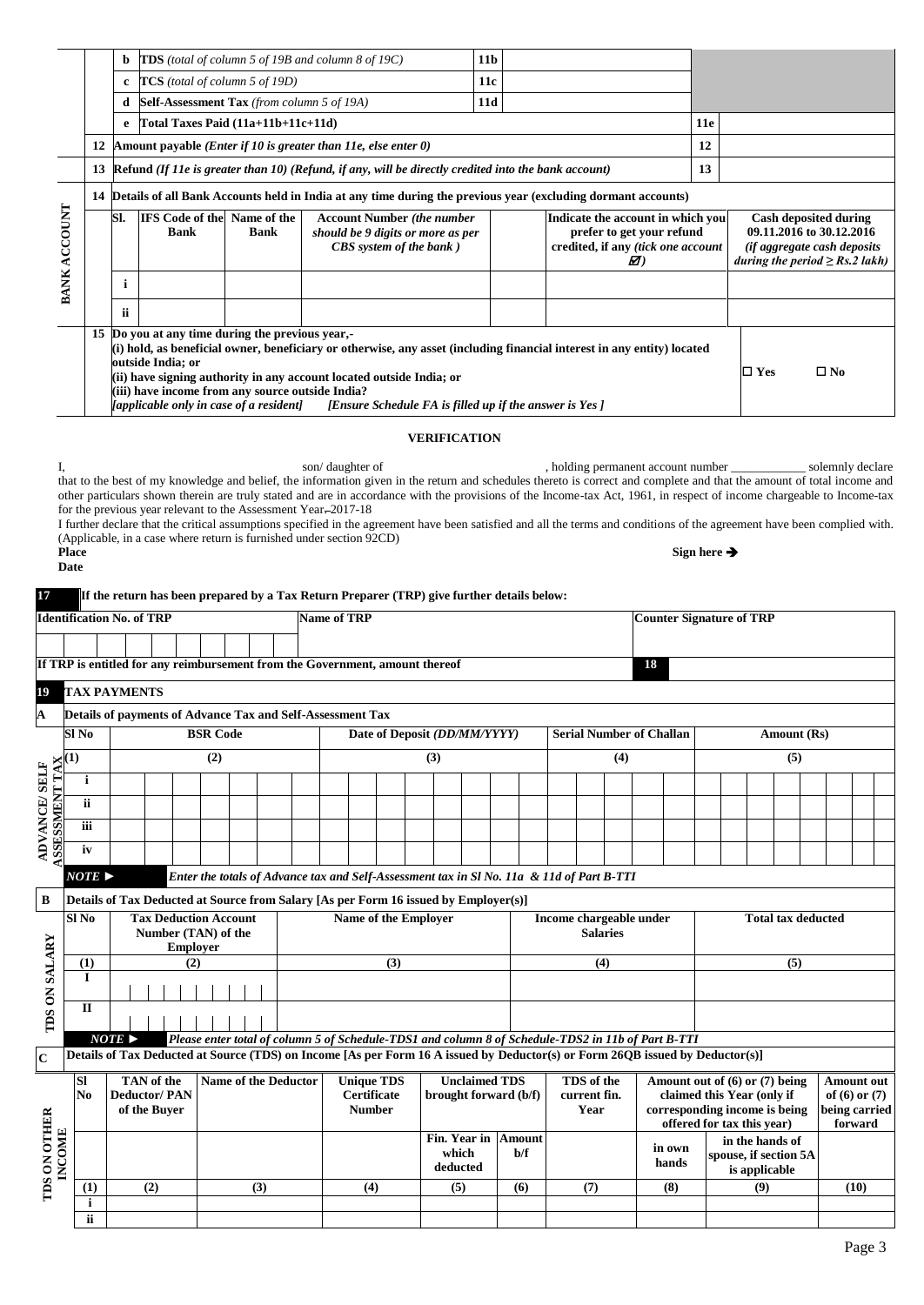|          |       | <b>NOTE</b> Please enter total of column 5 of Schedule-TDS1 and column 8 of Schedule-TDS2 in 11b of Part B-TTI |                       |                      |                                    |                                                                                              |
|----------|-------|----------------------------------------------------------------------------------------------------------------|-----------------------|----------------------|------------------------------------|----------------------------------------------------------------------------------------------|
| <b>D</b> |       | Details of Tax Collected at Source (TCS) [As per Form 27D issued by the Collector(s)]                          |                       |                      |                                    |                                                                                              |
|          | Sl No | <b>Tax Deduction and Collection</b><br><b>Account Number of the Collector</b>                                  | Name of the Collector | <b>Tax Collected</b> | Amount out of (4) being<br>claimed | Amount out of (4) being<br>claimed in the hands of<br>spouse, if section 5A is<br>applicable |
|          | (1)   | (2)                                                                                                            | (3)                   | (4)                  | (5)                                | (6)                                                                                          |
| TCS      |       |                                                                                                                |                       |                      |                                    |                                                                                              |
|          | Ii    |                                                                                                                |                       |                      |                                    |                                                                                              |
|          |       | <b>NOTE</b> Please enter total of column $(5)$ of Schedule-TCS in 11c of Part B-TTI                            |                       |                      |                                    |                                                                                              |

NOTE: PLEASE FILL SCHEDULES TO THE RETURN FORM (PAGES S1 – S12) AS APPLICABLE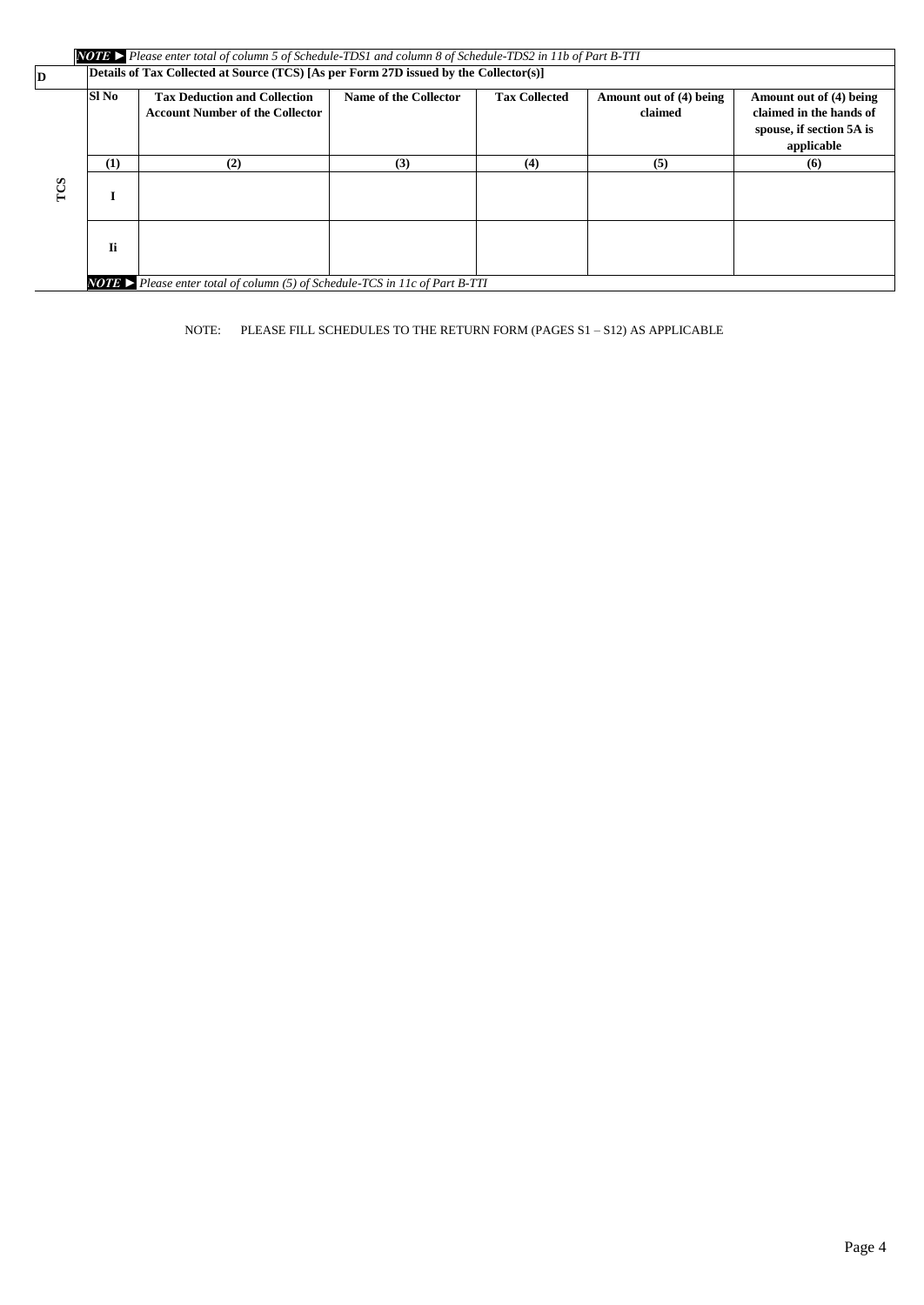### **SCHEDULES TO THE RETURN FORM (FILL AS APPLICABLE)**

|                 | <b>Schedule S</b> |     | <b>Details of Income from Salary</b>                           |                                                                                                              |      |              |                                   |  |          |  |  |
|-----------------|-------------------|-----|----------------------------------------------------------------|--------------------------------------------------------------------------------------------------------------|------|--------------|-----------------------------------|--|----------|--|--|
|                 |                   |     | <b>Name of Employer</b>                                        |                                                                                                              |      |              | <b>PAN of Employer</b> (optional) |  |          |  |  |
|                 |                   |     |                                                                |                                                                                                              |      |              |                                   |  |          |  |  |
|                 |                   |     | <b>Address of employer</b>                                     | <b>Town/City</b>                                                                                             |      | <b>State</b> |                                   |  | Pin code |  |  |
|                 |                   |     |                                                                |                                                                                                              |      |              |                                   |  |          |  |  |
|                 | 1                 |     | separately below)                                              | Salary (Excluding all exempt/non-exempt allowances, perquisites & profit in lieu of salary as they are shown |      |              | $\mathbf{1}$                      |  |          |  |  |
|                 |                   |     |                                                                |                                                                                                              |      |              |                                   |  |          |  |  |
|                 |                   |     |                                                                |                                                                                                              |      |              |                                   |  |          |  |  |
| <b>SALARIES</b> |                   |     |                                                                |                                                                                                              |      |              |                                   |  |          |  |  |
|                 |                   |     |                                                                |                                                                                                              |      |              |                                   |  |          |  |  |
|                 |                   |     |                                                                |                                                                                                              |      |              |                                   |  |          |  |  |
|                 | 32                |     | Allowances not exempt (refer Form 16 from employer)            |                                                                                                              |      |              | 32                                |  |          |  |  |
|                 | 43                |     | Value of perquisites (refer Form 16 from employer)             |                                                                                                              |      |              | 43                                |  |          |  |  |
|                 | 54                |     | <b>Profits in lieu of salary</b> (refer Form 16 from employer) |                                                                                                              |      |              | 54                                |  |          |  |  |
|                 | 65                |     |                                                                | Deduction u/s 16 (Entertainment allowance by Government and tax on employment)                               |      |              | 65                                |  |          |  |  |
|                 | 76                |     | Income chargeable under the Head 'Salaries' $(1+23+34+45-56)$  |                                                                                                              |      |              | 76                                |  |          |  |  |
|                 | 7                 |     |                                                                | Allowances exempt under section $10$ (Not to be included in 6 above)                                         |      |              | 7                                 |  |          |  |  |
|                 |                   | i   | Travel concession/assistance received $[(sec. 10(5))]$         |                                                                                                              | 7i   |              |                                   |  |          |  |  |
|                 |                   | ii  |                                                                | Tax paid by employer on non-monetary perquisite $[(sec. 10(10CC))]$                                          | 7ii  |              |                                   |  |          |  |  |
|                 |                   | iii |                                                                | Allowance to meet expenditure incurred on house rent $[(sec. 10(13A))]$                                      | 7iii |              |                                   |  |          |  |  |
|                 |                   | 1V  | <b>Other allowances</b>                                        |                                                                                                              | 7iv  |              |                                   |  |          |  |  |

**Schedule HP Details of Income from House Property** *(Please refer to instructions)*

|                       |                |              | <b>Address of property 1</b>                                                                                                                                   | <b>Town/City</b>               |                |                                                     | <b>State</b> |                                     |                | <b>PIN Code</b> |  |  |
|-----------------------|----------------|--------------|----------------------------------------------------------------------------------------------------------------------------------------------------------------|--------------------------------|----------------|-----------------------------------------------------|--------------|-------------------------------------|----------------|-----------------|--|--|
|                       | 1              |              |                                                                                                                                                                |                                |                |                                                     |              |                                     |                |                 |  |  |
|                       |                |              | Is the property co-owned? $\square$ Yes<br>$\square$ No                                                                                                        |                                |                | (if "YES" please enter following details)           |              |                                     |                |                 |  |  |
|                       |                |              | Your percentage of share in the property                                                                                                                       |                                |                |                                                     |              |                                     |                |                 |  |  |
|                       |                |              | Name of Co-owner(s)                                                                                                                                            | PAN of Co-owner(s)e            |                |                                                     |              | <b>Percentage Share in Property</b> |                |                 |  |  |
|                       |                | I            |                                                                                                                                                                |                                |                |                                                     |              |                                     |                |                 |  |  |
|                       |                | $\mathbf{I}$ |                                                                                                                                                                |                                |                |                                                     |              |                                     |                |                 |  |  |
|                       |                |              | (Tick) $\boxtimes$ if let out $\Box$ deemed let out $\Box$                                                                                                     | Name(s) of Tenant (if let out) |                |                                                     |              | PAN of Tenant(s) (optional)         |                |                 |  |  |
|                       |                |              |                                                                                                                                                                | 1<br>$\overline{\mathbf{H}}$   |                |                                                     |              |                                     |                |                 |  |  |
|                       |                | a            | Annual letable value or rent received or receivable (higher of the two, if let out for whole of the year,<br>lower of the two if let out for part of the year) |                                |                |                                                     |              |                                     | 1a             |                 |  |  |
|                       |                | b            | The amount of rent which cannot be realized                                                                                                                    |                                | 1 <sub>b</sub> |                                                     |              |                                     |                |                 |  |  |
|                       |                | c            | Tax paid to local authorities                                                                                                                                  |                                | 1c             |                                                     |              |                                     |                |                 |  |  |
| <b>HOUSE PROPERTY</b> |                | d            | Total $(1b + 1c)$                                                                                                                                              |                                | 1d             |                                                     |              |                                     |                |                 |  |  |
|                       |                | e            | <b>Annual value (1a – 1d)</b> (nil, if self-occupied etc. as per section 23(2) of the Act)                                                                     |                                |                |                                                     |              |                                     | 1e             |                 |  |  |
|                       |                | f            | Annual value of the property owned (own percentage share x 1e)                                                                                                 |                                |                |                                                     |              |                                     | 1 <sub>f</sub> |                 |  |  |
|                       |                | g            | 30% of 1f                                                                                                                                                      |                                | 1g             |                                                     |              |                                     |                |                 |  |  |
|                       |                | h            | Interest payable on borrowed capital                                                                                                                           |                                | 1h             |                                                     |              |                                     |                |                 |  |  |
|                       |                | i.           | Total $(1g + 1h)$                                                                                                                                              |                                |                |                                                     |              |                                     | 1i             |                 |  |  |
|                       |                |              | Income from house property $1(1f-1i)$                                                                                                                          |                                |                |                                                     |              |                                     | 1j             |                 |  |  |
|                       | $\overline{2}$ |              | <b>Address of property 2</b>                                                                                                                                   | <b>Town/City</b>               |                |                                                     | <b>State</b> |                                     |                | <b>PIN Code</b> |  |  |
|                       |                |              | Is the property co-owned? $\square$ Yes                                                                                                                        |                                |                | $\Box$ No (if "YES" please enter following details) |              |                                     |                |                 |  |  |
|                       |                |              | Your percentage of share in the property.                                                                                                                      |                                |                |                                                     |              |                                     |                |                 |  |  |
|                       |                |              | Name of Co-owner(s)                                                                                                                                            | PAN of Co-owner(s)             |                |                                                     |              | <b>Percentage Share in Property</b> |                |                 |  |  |
|                       |                | 1            |                                                                                                                                                                |                                |                |                                                     |              |                                     |                |                 |  |  |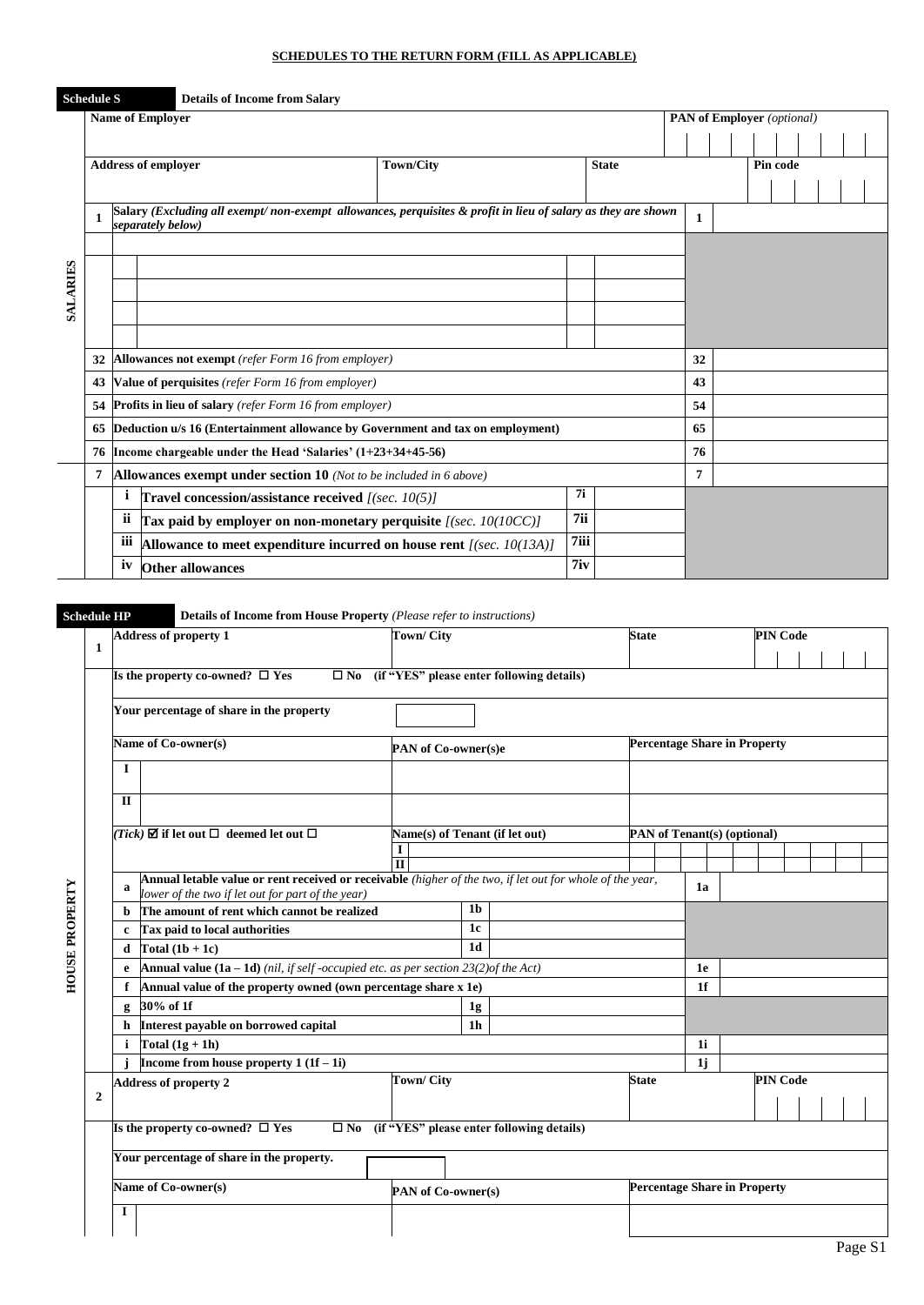| $Tick)$ $\Box$ | $\Box$ deemed let out $\Box$<br>if let out                                                                                                                           | Name(s) of Tenant (if let out) |                |  |                | PAN of Tenant(s) (optional) |  |  |
|----------------|----------------------------------------------------------------------------------------------------------------------------------------------------------------------|--------------------------------|----------------|--|----------------|-----------------------------|--|--|
|                |                                                                                                                                                                      |                                |                |  |                |                             |  |  |
|                |                                                                                                                                                                      | $\Pi$                          |                |  |                |                             |  |  |
|                | <b>Annual letable value or rent received/ receivable</b> (higher of the two, if let out for whole of the year, lower<br>of the two, if let out for part of the year) |                                |                |  | 2a             |                             |  |  |
| b.             | The amount of rent which cannot be realized                                                                                                                          |                                | 2 <sub>b</sub> |  |                |                             |  |  |
|                | Tax paid to local authorities                                                                                                                                        |                                | 2c             |  |                |                             |  |  |
| d              | Total $(2b + 2c)$                                                                                                                                                    |                                | 2d             |  |                |                             |  |  |
| e              | Annual value $(2a - 2d)$                                                                                                                                             |                                |                |  | 2e             |                             |  |  |
|                | Annual value of the property owned (own percentage share x 2e)                                                                                                       |                                |                |  | 2f             |                             |  |  |
| g              | 30% of 2f                                                                                                                                                            |                                | 2g             |  |                |                             |  |  |
| h              | Interest payable on borrowed capital                                                                                                                                 |                                | 2 <sub>h</sub> |  |                |                             |  |  |
|                | Total $(2g + 2h)$                                                                                                                                                    |                                |                |  | 2i             |                             |  |  |
|                | Income from house property $2(2f-2i)$                                                                                                                                |                                |                |  | 2j             |                             |  |  |
| 3              | Income under the head "Income from house property"                                                                                                                   |                                |                |  |                |                             |  |  |
| a              | Unrealized rent and Arrears of rent received during the year under section 25A after deducting 30%                                                                   |                                |                |  | 3a             |                             |  |  |
| b.             | <b>Total</b> $(1j + 2j + 3a)$ (if negative take the figure to 2i of schedule CYLA)                                                                                   |                                |                |  | 3 <sub>b</sub> |                             |  |  |

**Schedule IF Information regarding partnership firms in which you are partner**

|                     |     | Number of firms in which you are partner |                 |                                          |                                            |                              |                                         |                                                   |
|---------------------|-----|------------------------------------------|-----------------|------------------------------------------|--------------------------------------------|------------------------------|-----------------------------------------|---------------------------------------------------|
| i IN WHICH<br>RTNER | SI. | Name of the Firm                         | PAN of the firm | Whether the firm<br>is liable for audit? | Whether<br>section 92E is<br>applicable to | Percentage<br><b>Share</b>   | <b>Amount of share</b><br>in the profit | Capital balance on<br>$31st$ March in the<br>firm |
|                     | No. |                                          |                 | (Yes/No)                                 | firm? (Yes/<br>No)                         | in the profit<br>of the firm |                                         |                                                   |
|                     |     |                                          |                 |                                          |                                            |                              |                                         |                                                   |
| FIRMS<br>PAI        |     |                                          |                 |                                          |                                            |                              |                                         |                                                   |
|                     | 3   |                                          |                 |                                          |                                            |                              |                                         |                                                   |
|                     | 4   | <b>Total</b>                             |                 |                                          |                                            |                              |                                         |                                                   |

#### **Schedule BP Details of Income from Firms of which partner**

| <b>FIRMS</b>  | SI.<br>No. | <b>Firm PAN</b><br>(From Schedule-<br>IF)                                                                    | Salary, bonus, commission<br>or remuneration received<br>from the firm | <b>Interest received</b><br>from the firm on the capital                                                                  | <b>Total</b><br>$ii + iii$ | <b>Expenses in</b><br>relation<br>to iv | <b>Net Income</b><br>$iv - v$ |
|---------------|------------|--------------------------------------------------------------------------------------------------------------|------------------------------------------------------------------------|---------------------------------------------------------------------------------------------------------------------------|----------------------------|-----------------------------------------|-------------------------------|
|               |            | (i)                                                                                                          | (ii)                                                                   | (iii)                                                                                                                     | (iv)                       | (v)                                     | (vi)                          |
| FROM          |            |                                                                                                              |                                                                        |                                                                                                                           |                            |                                         |                               |
|               |            |                                                                                                              |                                                                        |                                                                                                                           |                            |                                         |                               |
|               |            |                                                                                                              |                                                                        |                                                                                                                           |                            |                                         |                               |
| <b>INCOME</b> |            | <b>Total</b>                                                                                                 |                                                                        |                                                                                                                           |                            |                                         |                               |
|               | 5          | Deduction, if any, for payment of any sum for carrying out an eligible project or scheme as per section 35AC |                                                                        |                                                                                                                           |                            |                                         |                               |
|               | 6          |                                                                                                              | Net Income from Business $[4(vi) - 5]$                                 |                                                                                                                           |                            |                                         |                               |
| NOTE          |            |                                                                                                              |                                                                        | Please include the income of the specified persons referred to in Schedule SPI while computing the income under this head |                            |                                         |                               |

*NOTE* **►** *Please include the income of the specified persons referred to in Schedule SPI while computing the income under this head*

### **Schedule CG Capital Gains A Short-term Capital Gains (STCG)** *(Items 3, 4 and 7 are not applicable for residents)* **1 From sale of land or building or both a i Full value of consideration received/receivable ai ii Value of property as per stamp valuation authority aii** Short-term Capital Gains **Short-term Capital Gains iii Full value of consideration adopted as per section 50C for the purpose of Capital Gains (ai or aii) aiii b Deductions under section 48 i Cost of acquisition without indexation bi ii Cost of Improvement without indexation bii iii Expenditure wholly and exclusively in connection with transfer biii** iv  $\begin{bmatrix} \text{Total (bi + bi i + biii)} \end{bmatrix}$ **c Balance (aiii – biv) 1c d Deduction under section 54B** *(Specify details in item D below)* **1d e Short-term Capital Gains on Immovable property (1c - 1d) A1e**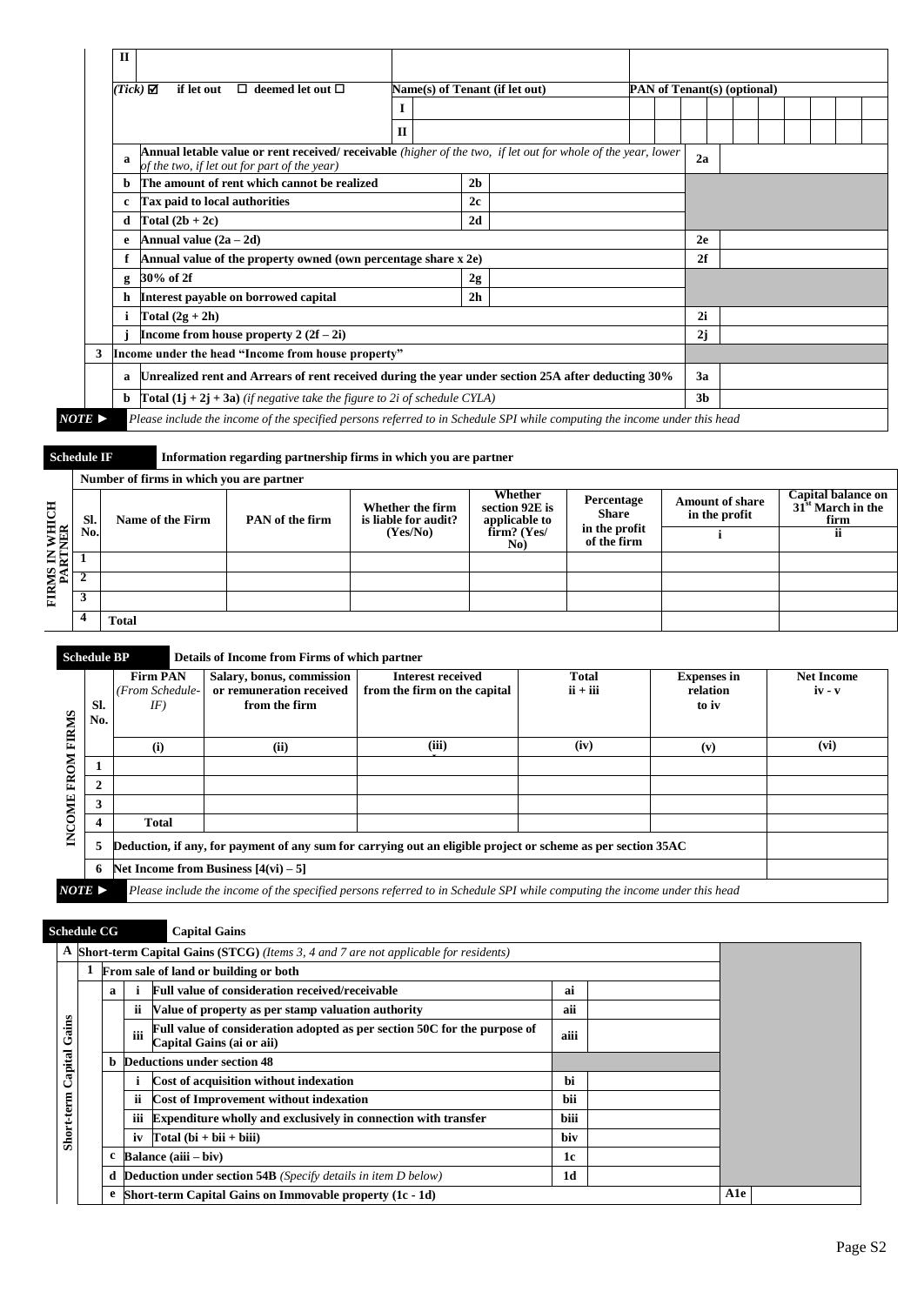|              |                                                                     | From sale of equity share or unit of equity oriented Mutual Fund (MF) or unit of a business trust on which STT is<br>paid under section 111A or 115AD(1)(ii) proviso (for FII) |                                                                          |                                                                                                                                                                                               |                                                        |      |  |                       |     |  |
|--------------|---------------------------------------------------------------------|--------------------------------------------------------------------------------------------------------------------------------------------------------------------------------|--------------------------------------------------------------------------|-----------------------------------------------------------------------------------------------------------------------------------------------------------------------------------------------|--------------------------------------------------------|------|--|-----------------------|-----|--|
|              | a                                                                   | <b>Full value of consideration</b>                                                                                                                                             |                                                                          |                                                                                                                                                                                               |                                                        | 2a   |  |                       |     |  |
|              | b                                                                   | <b>Deductions under section 48</b>                                                                                                                                             |                                                                          |                                                                                                                                                                                               |                                                        |      |  |                       |     |  |
|              |                                                                     | $\mathbf{i}$                                                                                                                                                                   | Cost of acquisition without indexation                                   |                                                                                                                                                                                               |                                                        | bi   |  |                       |     |  |
|              |                                                                     | ii                                                                                                                                                                             | Cost of Improvement without indexation                                   |                                                                                                                                                                                               |                                                        | bii  |  |                       |     |  |
|              |                                                                     | iii                                                                                                                                                                            |                                                                          | Expenditure wholly and exclusively in connection with transfer                                                                                                                                |                                                        | biii |  |                       |     |  |
|              |                                                                     | Total $(i + ii + iii)$<br>iv                                                                                                                                                   |                                                                          |                                                                                                                                                                                               |                                                        | biv  |  |                       |     |  |
|              | c                                                                   | Balance $(2a - biv)$                                                                                                                                                           |                                                                          |                                                                                                                                                                                               |                                                        | 2c   |  |                       |     |  |
|              |                                                                     |                                                                                                                                                                                |                                                                          | Loss to be disallowed u/s 94(7) or 94(8)- for example if asset bought/acquired                                                                                                                |                                                        |      |  |                       |     |  |
|              | d                                                                   |                                                                                                                                                                                |                                                                          | within 3 months prior to record date and dividend/income/bonus units are                                                                                                                      |                                                        | 2d   |  |                       |     |  |
|              |                                                                     | value only)                                                                                                                                                                    |                                                                          | received, then loss arising out of sale of such asset to be ignored (Enter positive                                                                                                           |                                                        |      |  |                       |     |  |
|              | e                                                                   |                                                                                                                                                                                |                                                                          | Short-term capital gain on equity share or equity oriented MF (STT paid) $(2c + 2d)$                                                                                                          |                                                        |      |  |                       | A2e |  |
| 3            |                                                                     |                                                                                                                                                                                |                                                                          | For NON-RESIDENT, not being an FII- from sale of shares or debentures of an Indian company (to be computed                                                                                    |                                                        |      |  |                       |     |  |
|              |                                                                     |                                                                                                                                                                                |                                                                          | with foreign exchange adjustment under first proviso to section 48)                                                                                                                           |                                                        |      |  |                       |     |  |
|              |                                                                     |                                                                                                                                                                                |                                                                          | STCG on transactions on which securities transaction tax (STT) is paid                                                                                                                        |                                                        |      |  |                       | A3a |  |
|              | ħ                                                                   |                                                                                                                                                                                |                                                                          | STCG on transactions on which securities transaction tax (STT) is not paid                                                                                                                    |                                                        |      |  |                       | A3b |  |
| 4            |                                                                     |                                                                                                                                                                                |                                                                          | For NON-RESIDENT- from sale of securities (other than those at A2) by an FII as per section 115AD                                                                                             |                                                        |      |  |                       |     |  |
|              | a                                                                   | <b>Full value of consideration</b>                                                                                                                                             |                                                                          |                                                                                                                                                                                               |                                                        | 4a   |  |                       |     |  |
|              | b.                                                                  | <b>Deductions under section 48</b>                                                                                                                                             |                                                                          |                                                                                                                                                                                               |                                                        |      |  |                       |     |  |
|              |                                                                     | i                                                                                                                                                                              | Cost of acquisition without indexation                                   |                                                                                                                                                                                               |                                                        | bi   |  |                       |     |  |
|              |                                                                     | ii                                                                                                                                                                             | Cost of improvement without indexation                                   |                                                                                                                                                                                               |                                                        | bii  |  |                       |     |  |
|              |                                                                     | iii                                                                                                                                                                            |                                                                          | Expenditure wholly and exclusively in connection with transfer                                                                                                                                |                                                        | biii |  |                       |     |  |
|              |                                                                     | Total $(i + ii + iii)$<br>iv                                                                                                                                                   |                                                                          |                                                                                                                                                                                               |                                                        | biv  |  |                       |     |  |
|              | c                                                                   | Balance $(4a - biv)$                                                                                                                                                           |                                                                          |                                                                                                                                                                                               |                                                        | 4c   |  |                       |     |  |
|              |                                                                     |                                                                                                                                                                                |                                                                          | Loss to be disallowed u/s 94(7) or 94(8)- for example if security bought/acquired                                                                                                             |                                                        |      |  |                       |     |  |
|              | d                                                                   |                                                                                                                                                                                |                                                                          | within 3 months prior to record date and dividend/income/bonus units are<br>received, then loss arising out of sale of such security to be ignored (Enter                                     |                                                        | 4d   |  |                       |     |  |
|              |                                                                     | positive value only)                                                                                                                                                           |                                                                          |                                                                                                                                                                                               |                                                        |      |  |                       |     |  |
|              |                                                                     | e Short-term capital gain on sale of securities by an FII (other than those at A2) $(4c + 4d)$                                                                                 |                                                                          | A4e                                                                                                                                                                                           |                                                        |      |  |                       |     |  |
| 5            |                                                                     | From sale of assets other than at A1 or A2 or A3 or A4 above                                                                                                                   |                                                                          |                                                                                                                                                                                               |                                                        |      |  |                       |     |  |
|              | <b>Full value of consideration</b><br>5a<br>a                       |                                                                                                                                                                                |                                                                          |                                                                                                                                                                                               |                                                        |      |  |                       |     |  |
|              | b                                                                   | <b>Deductions under section 48</b>                                                                                                                                             |                                                                          |                                                                                                                                                                                               |                                                        |      |  |                       |     |  |
|              |                                                                     | i                                                                                                                                                                              | Cost of acquisition without indexation                                   |                                                                                                                                                                                               |                                                        | bi   |  |                       |     |  |
|              |                                                                     | <b>ii</b>                                                                                                                                                                      | Cost of Improvement without indexation                                   |                                                                                                                                                                                               |                                                        | bii  |  |                       |     |  |
|              |                                                                     | iii                                                                                                                                                                            |                                                                          | Expenditure wholly and exclusively in connection with transfer                                                                                                                                |                                                        | biii |  |                       |     |  |
|              |                                                                     | Total $(i + ii + iii)$<br>iv                                                                                                                                                   |                                                                          |                                                                                                                                                                                               |                                                        | biv  |  |                       |     |  |
|              | $\mathbf c$                                                         | Balance $(5a - biv)$                                                                                                                                                           |                                                                          |                                                                                                                                                                                               |                                                        | 5c   |  |                       |     |  |
|              |                                                                     |                                                                                                                                                                                |                                                                          | d In case of asset (security/unit) loss to be disallowed $u/s$ 94(7) or 94(8) for                                                                                                             |                                                        | 5d   |  |                       |     |  |
|              |                                                                     |                                                                                                                                                                                |                                                                          | example if asset bought/acquired within 3 months prior to record date and<br>dividend/income/bonus units are received, then loss arising out of sale of such                                  |                                                        |      |  |                       |     |  |
|              |                                                                     |                                                                                                                                                                                | asset to be ignored (Enter positive value only)                          |                                                                                                                                                                                               |                                                        |      |  |                       |     |  |
|              |                                                                     |                                                                                                                                                                                |                                                                          |                                                                                                                                                                                               |                                                        |      |  |                       |     |  |
| 6            | e                                                                   |                                                                                                                                                                                | Amount deemed to be short term capital gains                             | STCG on assets other than at A1 or A2 or A3 or A4 above $(5c + 5d)$                                                                                                                           |                                                        |      |  |                       | A5e |  |
|              |                                                                     |                                                                                                                                                                                |                                                                          |                                                                                                                                                                                               |                                                        |      |  |                       |     |  |
| $\mathbf{a}$ |                                                                     |                                                                                                                                                                                |                                                                          | Whether any amount of unutilized capital gain on asset transferred during the previous years shown below was<br>deposited in the Capital Gains Accounts Scheme within due date for that year? |                                                        |      |  |                       |     |  |
|              |                                                                     |                                                                                                                                                                                |                                                                          | $\Box$ Yes $\Box$ No $\Box$ Not applicable. If yes, then provide the details below                                                                                                            |                                                        |      |  |                       |     |  |
|              | SI.                                                                 |                                                                                                                                                                                |                                                                          | New asset acquired/constructed                                                                                                                                                                |                                                        |      |  | Amount not used for   |     |  |
|              |                                                                     |                                                                                                                                                                                | Previous year Section under which<br>in which asset deduction claimed in | Year in which asset                                                                                                                                                                           | Amount utilised out of                                 |      |  | new asset or remained |     |  |
|              |                                                                     | transferred                                                                                                                                                                    | that year                                                                | acquired/constructed                                                                                                                                                                          | <b>Capital Gains account</b>                           |      |  | unutilized in Capital |     |  |
|              | gains account (X)<br>$i$ 2013-14                                    |                                                                                                                                                                                |                                                                          |                                                                                                                                                                                               |                                                        |      |  |                       |     |  |
|              |                                                                     |                                                                                                                                                                                | 54D/54G/54GA                                                             |                                                                                                                                                                                               |                                                        |      |  |                       |     |  |
|              |                                                                     | ii 2014-15                                                                                                                                                                     | 54B                                                                      |                                                                                                                                                                                               |                                                        |      |  |                       |     |  |
| b            |                                                                     |                                                                                                                                                                                | Amount deemed to be short term capital gains, other than at 'a'          |                                                                                                                                                                                               |                                                        |      |  |                       |     |  |
|              |                                                                     |                                                                                                                                                                                |                                                                          | Total amount deemed to be short term capital gains $(aXi + bXii + b)$                                                                                                                         |                                                        |      |  |                       | A6  |  |
| 7            |                                                                     |                                                                                                                                                                                |                                                                          | <b>FOR NON-RESIDENTS- STCG included in A1-A6 but not chargeable to tax in India as per DTAA</b>                                                                                               |                                                        |      |  |                       |     |  |
|              | SI.                                                                 | Country name,<br>code                                                                                                                                                          | <b>Article of DTAA</b>                                                   | <b>Whether Tax Residency</b><br><b>Certificate obtained?</b>                                                                                                                                  | Item no. A1 to A6 above in Amount of<br>which included |      |  | STCG                  |     |  |
|              | I                                                                   |                                                                                                                                                                                |                                                                          |                                                                                                                                                                                               | A1e/A2e/A3a/A3b/A4e/A5e/A                              |      |  |                       |     |  |
|              | П                                                                   |                                                                                                                                                                                |                                                                          |                                                                                                                                                                                               | A1e/A2e/A3a/A3b/A4e/A5e/A                              |      |  |                       |     |  |
|              | III Total amount of STCG not chargeable to tax in India as per DTAA |                                                                                                                                                                                |                                                                          |                                                                                                                                                                                               |                                                        |      |  | A7                    |     |  |
|              |                                                                     |                                                                                                                                                                                |                                                                          |                                                                                                                                                                                               |                                                        |      |  |                       |     |  |
| 8            |                                                                     |                                                                                                                                                                                |                                                                          | Total Short-term Capital Gain $(A1e+A2e+A3a+A3b+A4e+A5e+A6-A7)$                                                                                                                               |                                                        |      |  |                       | A8  |  |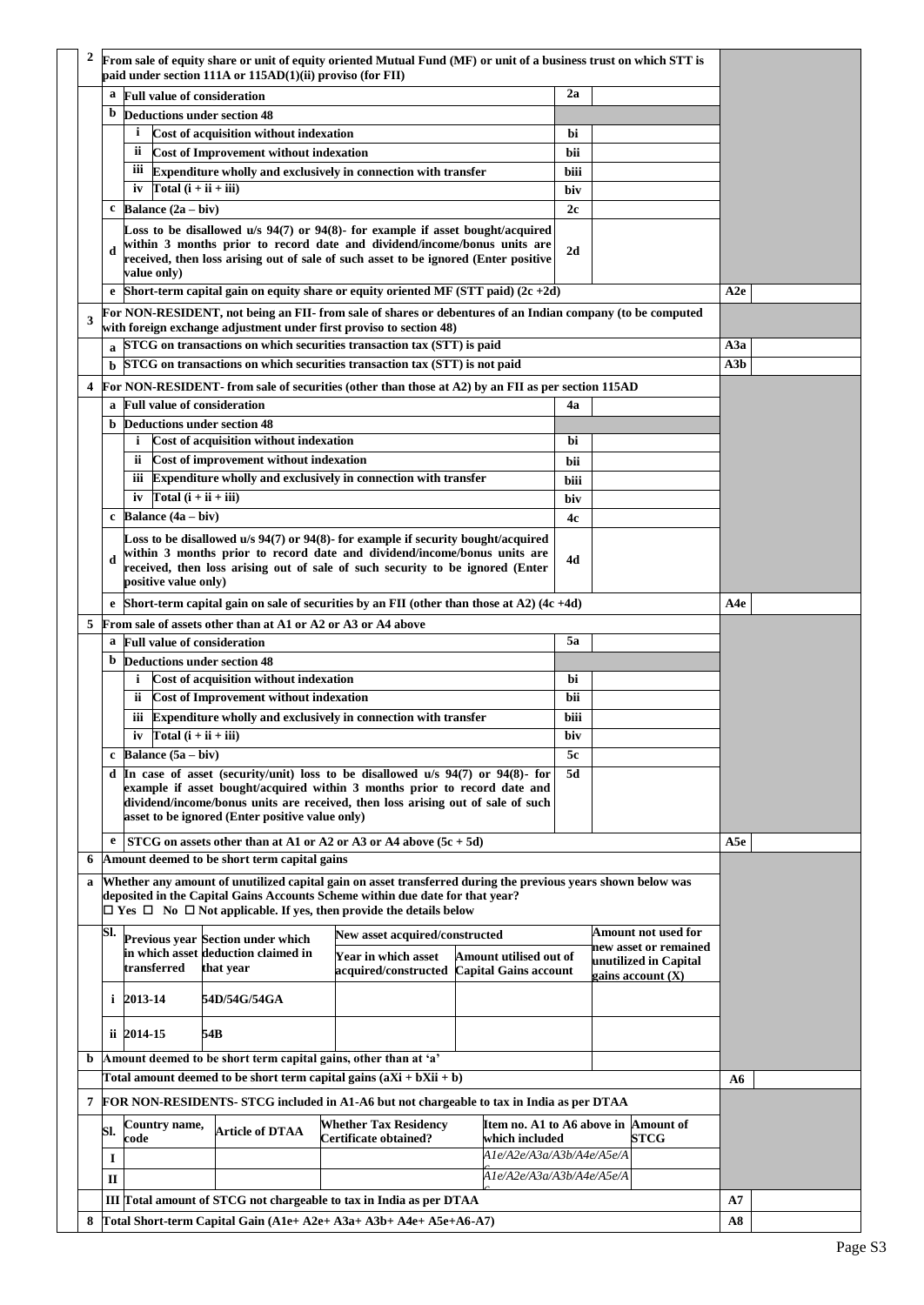| B                       | <b>Long-term capital gain (LTCG)</b> (Items 4, 5 6, $\&$ 9 are not applicable for residents) |                                                                                                                                                                                          |              |                                                                                                                                                                                      |      |  |                 |
|-------------------------|----------------------------------------------------------------------------------------------|------------------------------------------------------------------------------------------------------------------------------------------------------------------------------------------|--------------|--------------------------------------------------------------------------------------------------------------------------------------------------------------------------------------|------|--|-----------------|
|                         | From sale of land or building or both<br>1                                                   |                                                                                                                                                                                          |              |                                                                                                                                                                                      |      |  |                 |
|                         |                                                                                              | a                                                                                                                                                                                        | i            | Full value of consideration received/receivable                                                                                                                                      | ai   |  |                 |
|                         |                                                                                              |                                                                                                                                                                                          | ii.          | Value of property as per stamp valuation authority                                                                                                                                   | aii  |  |                 |
|                         |                                                                                              |                                                                                                                                                                                          |              | Full value of consideration adopted as per section 50C for the purpose of                                                                                                            |      |  |                 |
|                         |                                                                                              |                                                                                                                                                                                          | iii          | Capital Gains (ai or aii)                                                                                                                                                            | aiii |  |                 |
|                         |                                                                                              | b                                                                                                                                                                                        |              | <b>Deductions under section 48</b>                                                                                                                                                   |      |  |                 |
|                         |                                                                                              |                                                                                                                                                                                          | i            | Cost of acquisition with indexation                                                                                                                                                  | bi   |  |                 |
|                         |                                                                                              |                                                                                                                                                                                          | ii.          | Cost of Improvement with indexation                                                                                                                                                  | bii  |  |                 |
|                         |                                                                                              |                                                                                                                                                                                          |              | iii Expenditure wholly and exclusively in connection with transfer                                                                                                                   | biii |  |                 |
|                         |                                                                                              |                                                                                                                                                                                          | iv           | Total $(bi + bi + bi)$                                                                                                                                                               | biv  |  |                 |
|                         |                                                                                              | c                                                                                                                                                                                        |              | Balance (aiii - biv)                                                                                                                                                                 | 1c   |  |                 |
|                         |                                                                                              | d                                                                                                                                                                                        |              | <b>Deduction under section 54/54B/54EC/54EE/54F/54GB</b> (Specify details in item D)                                                                                                 | 1d   |  |                 |
|                         |                                                                                              |                                                                                                                                                                                          | below)       |                                                                                                                                                                                      |      |  |                 |
|                         |                                                                                              | e<br>Long-term Capital Gains on Immovable property (1c - 1d)                                                                                                                             |              |                                                                                                                                                                                      |      |  | B1e             |
|                         | 2                                                                                            |                                                                                                                                                                                          |              | From sale of bonds or debenture (other than capital indexed bonds issued by Government)                                                                                              |      |  |                 |
|                         |                                                                                              | a                                                                                                                                                                                        |              | <b>Full value of consideration</b>                                                                                                                                                   | 2a   |  |                 |
|                         |                                                                                              | b                                                                                                                                                                                        |              | <b>Deductions under section 48</b>                                                                                                                                                   |      |  |                 |
|                         |                                                                                              |                                                                                                                                                                                          | i.           | Cost of acquisition without indexation                                                                                                                                               | bi   |  |                 |
|                         |                                                                                              |                                                                                                                                                                                          |              | ii Cost of improvement without indexation                                                                                                                                            | bii  |  |                 |
|                         |                                                                                              |                                                                                                                                                                                          |              | iii Expenditure wholly and exclusively in connection with transfer                                                                                                                   | biii |  |                 |
|                         |                                                                                              |                                                                                                                                                                                          |              | iv $\Gamma$ otal (bi + bii + biii)                                                                                                                                                   | biv  |  |                 |
|                         |                                                                                              | $\mathbf c$                                                                                                                                                                              |              | <b>Balance</b> $(2a - biv)$                                                                                                                                                          | 2c   |  |                 |
|                         |                                                                                              | d                                                                                                                                                                                        |              | <b>Deduction under sections 54EC/54EE/54F</b> (Specify details in item D below)                                                                                                      | 2d   |  |                 |
|                         |                                                                                              | e                                                                                                                                                                                        |              | <b>LTCG</b> on bonds or debenture $(2c - 2d)$                                                                                                                                        |      |  | B <sub>2e</sub> |
|                         | 3                                                                                            | From sale of, (i) listed securities (other than a unit) or zero coupon bonds where proviso under section $112(1)$ is<br>applicable (ii) GDR of an Indian company referred in sec. 115ACA |              |                                                                                                                                                                                      |      |  |                 |
| Long-term Capital Gains | <b>Full value of consideration</b><br>3a<br>a                                                |                                                                                                                                                                                          |              |                                                                                                                                                                                      |      |  |                 |
|                         |                                                                                              | b                                                                                                                                                                                        |              | <b>Deductions under section 48</b>                                                                                                                                                   |      |  |                 |
|                         |                                                                                              |                                                                                                                                                                                          | <sup>i</sup> | Cost of acquisition without indexation                                                                                                                                               | bi   |  |                 |
|                         |                                                                                              |                                                                                                                                                                                          | ii           | Cost of improvement without indexation                                                                                                                                               | bii  |  |                 |
|                         |                                                                                              |                                                                                                                                                                                          | Ш            | Expenditure wholly and exclusively in connection with transfer                                                                                                                       | biii |  |                 |
|                         |                                                                                              |                                                                                                                                                                                          | iv           | Total (bi + bii + biii)                                                                                                                                                              | biv  |  |                 |
|                         |                                                                                              | c                                                                                                                                                                                        |              | Balance $(3a - biv)$                                                                                                                                                                 | 3c   |  |                 |
|                         |                                                                                              | d                                                                                                                                                                                        |              | <b>Deduction under sections 54EC/54EE/54F</b> (Specify details in item D below)                                                                                                      | 3d   |  |                 |
|                         |                                                                                              | e                                                                                                                                                                                        |              | Long-term Capital Gains on assets at B3 above $(3c - 3d)$                                                                                                                            |      |  | B3e             |
|                         | $\boldsymbol{4}$                                                                             | For NON-RESIDENTS- from sale of shares or debenture of Indian company (to be computed with foreign<br>exchange adjustment under first proviso to section 48)                             |              |                                                                                                                                                                                      |      |  |                 |
|                         |                                                                                              | a                                                                                                                                                                                        |              | <b>LTCG</b> computed without indexation benefit                                                                                                                                      | 4a   |  |                 |
|                         |                                                                                              | b                                                                                                                                                                                        |              | <b>Deduction under sections 54EC/54EE/54F</b> (Specify details in item D below)                                                                                                      | 4b   |  |                 |
|                         |                                                                                              | $\mathbf c$                                                                                                                                                                              |              | <b>LTCG</b> on share or debenture (4a-4b)                                                                                                                                            |      |  | B <sub>4c</sub> |
|                         | 5                                                                                            |                                                                                                                                                                                          |              | For NON-RESIDENTS- from sale of, (i) unlisted securities as per sec. 112(1)(c), (ii) bonds or GDR as referred in<br>sec. 115AC, (iii) securities by FII as referred to in sec. 115AD |      |  |                 |
|                         |                                                                                              | a                                                                                                                                                                                        |              | <b>Full value of consideration</b>                                                                                                                                                   | 5a   |  |                 |
|                         |                                                                                              | b                                                                                                                                                                                        |              | Deductions under section 48                                                                                                                                                          |      |  |                 |
|                         |                                                                                              |                                                                                                                                                                                          | $\mathbf{1}$ | Cost of acquisition without indexation                                                                                                                                               | bi   |  |                 |
|                         |                                                                                              |                                                                                                                                                                                          | ii.          | Cost of improvement without indexation                                                                                                                                               | bii  |  |                 |
|                         |                                                                                              |                                                                                                                                                                                          | ш            | Expenditure wholly and exclusively in connection with transfer                                                                                                                       | biii |  |                 |
|                         |                                                                                              |                                                                                                                                                                                          | iv           | $Total (bi + bii + biii)$                                                                                                                                                            | biv  |  |                 |
|                         |                                                                                              | c                                                                                                                                                                                        |              | <b>Balance</b> $(5a - biv)$                                                                                                                                                          | 5c   |  |                 |
|                         |                                                                                              | d                                                                                                                                                                                        |              | <b>Deduction under sections 54EC/54EE/54F</b> (Specify details in item D below)                                                                                                      | 5d   |  |                 |
|                         |                                                                                              | e                                                                                                                                                                                        |              | Long-term Capital Gains on assets at 5 above in case of NON-REESIDENT $(5c - 5d)$                                                                                                    |      |  | B5e             |
|                         | 6                                                                                            |                                                                                                                                                                                          |              | <b>From sale of foreign exchange asset by NON-RESIDENT INDIAN</b> (If opted under chapter XII-A)                                                                                     |      |  |                 |
|                         |                                                                                              | a                                                                                                                                                                                        |              | <b>LTCG</b> on sale of specified asset (computed without indexation)                                                                                                                 | 6a   |  |                 |
|                         |                                                                                              | b                                                                                                                                                                                        |              | <b>Less deduction under section 115F</b> (Specify details in item D below)                                                                                                           | 6b   |  |                 |
|                         |                                                                                              | c                                                                                                                                                                                        |              | Balance LTCG on sale of specified asset $(6a - 6b)$                                                                                                                                  |      |  | Вбс             |
|                         |                                                                                              | d                                                                                                                                                                                        |              | LTCG on sale of asset, other than specified asset                                                                                                                                    | 6d   |  |                 |
|                         |                                                                                              |                                                                                                                                                                                          |              | (computed without indexation)                                                                                                                                                        |      |  |                 |
|                         |                                                                                              | e                                                                                                                                                                                        |              | <b>Less deduction under section 115F</b> (Specify details in item D below)                                                                                                           | 6e   |  |                 |
|                         |                                                                                              | f                                                                                                                                                                                        |              | Balance LTCG on sale of asset, other than specified asset $(6d - 6e)$<br>From sale of assets where B1 to B6 above are not applicable                                                 |      |  | B6f             |
|                         | 7                                                                                            |                                                                                                                                                                                          |              |                                                                                                                                                                                      |      |  |                 |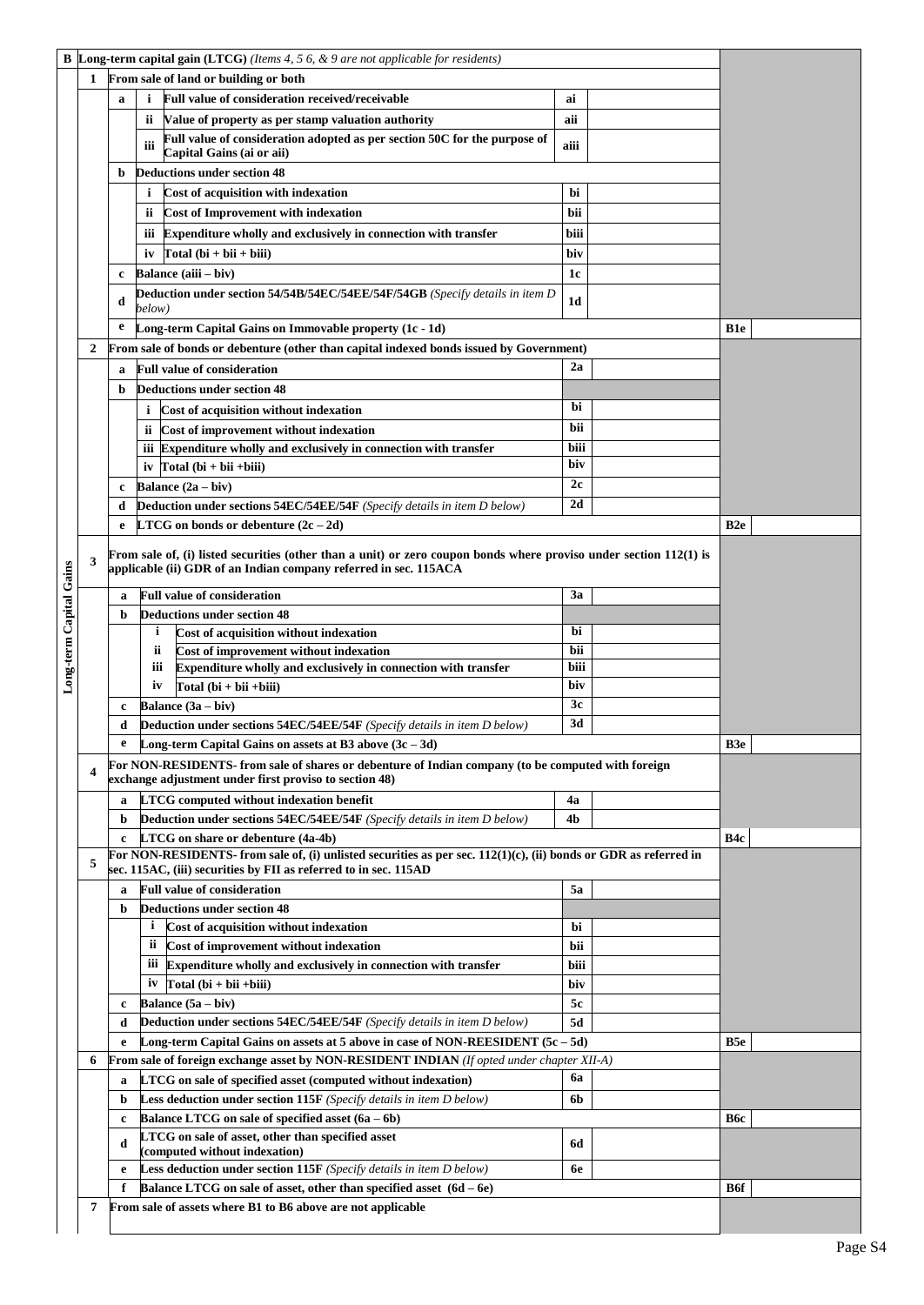|                                                            | a                         |                           | <b>Full value of consideration</b>                                                                                                                |                        |  |                                                    |          |                | 7a                                   |                       |                                              |             |                           |
|------------------------------------------------------------|---------------------------|---------------------------|---------------------------------------------------------------------------------------------------------------------------------------------------|------------------------|--|----------------------------------------------------|----------|----------------|--------------------------------------|-----------------------|----------------------------------------------|-------------|---------------------------|
|                                                            | b                         |                           | <b>Deductions under section 48</b>                                                                                                                |                        |  |                                                    |          |                |                                      |                       |                                              |             |                           |
|                                                            |                           | $\mathbf{i}$              | Cost of acquisition with indexation                                                                                                               |                        |  |                                                    |          |                |                                      | bi                    |                                              |             |                           |
|                                                            |                           | ii.                       | Cost of improvement with indexation                                                                                                               |                        |  |                                                    |          |                |                                      | bii                   |                                              |             |                           |
|                                                            |                           | iii                       | Expenditure wholly and exclusively in connection with transfer                                                                                    |                        |  |                                                    |          |                |                                      | biii                  |                                              |             |                           |
|                                                            |                           | iv                        | $Total (bi + bii + biii)$                                                                                                                         |                        |  |                                                    |          |                |                                      | biv                   |                                              |             |                           |
|                                                            | c                         | Balance $(7a - biv)$      |                                                                                                                                                   |                        |  |                                                    |          |                |                                      | 7с                    |                                              |             |                           |
|                                                            | d                         |                           | Deduction under sections 54EC/54EE/54F (Specify details in item D below)                                                                          |                        |  |                                                    |          |                |                                      | 7d                    |                                              |             |                           |
|                                                            | e                         |                           | Long-term Capital Gains on assets at B7 above (7c-7d)                                                                                             |                        |  |                                                    |          |                |                                      |                       |                                              | B7e         |                           |
| 8                                                          |                           |                           | Amount deemed to be long-term capital gains                                                                                                       |                        |  |                                                    |          |                |                                      |                       |                                              |             |                           |
|                                                            |                           |                           | Whether any amount of unutilized capital gain on asset transferred during the previous year shown below was                                       |                        |  |                                                    |          |                |                                      |                       |                                              |             |                           |
| a                                                          |                           |                           | deposited in the Capital Gains Accounts Scheme within due date for that year?                                                                     |                        |  |                                                    |          |                |                                      |                       |                                              |             |                           |
|                                                            | SI.                       |                           | Previous year in Section under which                                                                                                              |                        |  | New asset acquired/constructed                     |          |                |                                      |                       | Amount not used for                          |             |                           |
|                                                            |                           | which asset               | deduction claimed in                                                                                                                              |                        |  | Year in which asset                                |          |                | <b>Amount utilised</b>               |                       | new asset or remained                        |             |                           |
|                                                            |                           | transferred               | that year                                                                                                                                         |                        |  | acquired/constructed                               |          | out of Capital |                                      |                       | unutilized in Capital<br>gains account $(X)$ |             |                           |
|                                                            | i                         | 2013-14                   |                                                                                                                                                   |                        |  |                                                    |          |                | <b>Gains account</b>                 |                       |                                              |             |                           |
|                                                            |                           |                           |                                                                                                                                                   | 54/54D/54F/54G/54GA    |  |                                                    |          |                |                                      |                       |                                              |             |                           |
|                                                            | ii                        | 2014-15                   | 54B                                                                                                                                               |                        |  |                                                    |          |                |                                      |                       |                                              |             |                           |
|                                                            |                           |                           |                                                                                                                                                   |                        |  |                                                    |          |                |                                      |                       |                                              |             |                           |
| b                                                          |                           |                           | Amount deemed to be long-term capital gains, other than at 'a'                                                                                    |                        |  |                                                    |          |                |                                      |                       |                                              |             |                           |
|                                                            |                           |                           | Total amount deemed to be long-term capital gains $(aXi + aXi + b)$                                                                               |                        |  |                                                    |          |                |                                      |                       |                                              | B8          |                           |
| 9                                                          |                           |                           | FOR NON-RESIDENTS-LTCG included in B1-B8 but not chargeable to tax in India as per DTAA                                                           |                        |  |                                                    |          |                |                                      |                       |                                              |             |                           |
|                                                            | SI.                       |                           | Country name, Article of DTAA                                                                                                                     |                        |  | Whether Tax Residency Item B1 to B8 above in which |          |                |                                      |                       | <b>Amount of</b>                             |             |                           |
|                                                            |                           | code                      |                                                                                                                                                   | Certificate obtained?  |  |                                                    | included |                |                                      |                       | $_{\rm LTCG}$                                |             |                           |
|                                                            | 1                         |                           |                                                                                                                                                   |                        |  |                                                    |          |                | B1e/B2e/B3e/B4c/B5e/B6c/B6f/B7e/B8   |                       |                                              |             |                           |
|                                                            | П                         |                           |                                                                                                                                                   |                        |  |                                                    |          |                | B1e/B2e/B3e/ B4c/ B5e/B6c/B6f/B7e/B8 |                       |                                              |             |                           |
| III Total amount of LTCG not chargeable to tax as per DTAA |                           |                           |                                                                                                                                                   |                        |  |                                                    |          |                | <b>B9</b>                            |                       |                                              |             |                           |
| 10                                                         |                           |                           | Total long term capital gain chargeable under I.T. Act [B1e +B2e +B3e + B4c + B5e +B6c+ B6f+ B7e+ B8 - B9] (In                                    |                        |  |                                                    |          |                |                                      |                       |                                              | <b>B10</b>  |                           |
| case of loss take the figure to 5xi of schedule CFL)       |                           |                           |                                                                                                                                                   |                        |  |                                                    |          |                |                                      |                       |                                              |             |                           |
|                                                            |                           |                           | C Income chargeable under the head "CAPITAL GAINS" (A8 + B10) (take B10 as nil, if loss) (If C is negative, take the                              |                        |  |                                                    |          |                |                                      |                       |                                              | $\mathbf C$ |                           |
|                                                            |                           |                           | figure to 4xi of schedule CFL and if it is positive, take the figure to respective row in item $E$ )<br>D Information about deduction claimed     |                        |  |                                                    |          |                |                                      |                       |                                              |             |                           |
| 1                                                          |                           |                           | In case of deduction u/s 54/54B/54EC/54EE/54F/54GB/115F give following details                                                                    |                        |  |                                                    |          |                |                                      |                       |                                              |             |                           |
|                                                            | $\mathbf a$               |                           | Section under which deduction claimed                                                                                                             |                        |  | 1a                                                 |          |                | amount of deduction                  |                       |                                              |             |                           |
|                                                            |                           | i                         | <b>Cost of new asset</b>                                                                                                                          |                        |  | ai                                                 |          |                |                                      |                       |                                              |             |                           |
|                                                            |                           | ii                        | Date of its acquisition/construction                                                                                                              |                        |  | aii                                                |          | dd/mm/yyyy     |                                      |                       |                                              |             |                           |
|                                                            |                           | iii                       | <b>Amount deposited in Capital Gains Accounts</b>                                                                                                 |                        |  | aiii                                               |          |                |                                      |                       |                                              |             |                           |
|                                                            |                           |                           | Scheme before due date                                                                                                                            |                        |  |                                                    |          |                |                                      |                       |                                              |             |                           |
|                                                            | b                         | $\mathbf{i}$              | Section under which deduction claimed<br>Cost of new asset                                                                                        |                        |  | 1 <sub>b</sub><br>bi                               |          |                | amount of deduction                  |                       |                                              |             |                           |
|                                                            |                           |                           | Date of its acquisition/construction                                                                                                              |                        |  | bii                                                |          | dd/mm/yyyy     |                                      |                       |                                              |             |                           |
|                                                            |                           | ii.<br>iii                | <b>Amount deposited in Capital Gains Accounts</b>                                                                                                 |                        |  | biii                                               |          |                |                                      |                       |                                              |             |                           |
|                                                            |                           |                           | Scheme before due date                                                                                                                            |                        |  |                                                    |          |                |                                      |                       |                                              |             |                           |
|                                                            | $\mathbf c$               |                           | Total deduction claimed $(1a + 1b)$                                                                                                               |                        |  | 1c                                                 |          |                |                                      |                       |                                              |             |                           |
| 2                                                          |                           |                           | In case of deduction u/s 54GB, furnish PAN of the company                                                                                         |                        |  |                                                    |          |                |                                      |                       |                                              |             |                           |
|                                                            |                           |                           | $E$ Set-off of current year capital losses with current year capital gains (excluding amounts included in A7 & B9 which is chargeable under DTAA) |                        |  |                                                    |          |                |                                      |                       |                                              |             |                           |
|                                                            |                           |                           |                                                                                                                                                   | <b>Gain of current</b> |  | Short term capital loss set off                    |          |                |                                      |                       | Long term capital loss set                   |             | Current year's capital    |
|                                                            |                           |                           |                                                                                                                                                   | vear (Fill this        |  |                                                    |          |                |                                      |                       | off                                          |             | gains remaining after set |
|                                                            |                           | Sl. Type of Capital Gain  |                                                                                                                                                   | column only if         |  | 15%                                                | 30%      |                | applicable rate                      | 10%                   | 20%                                          |             | off                       |
|                                                            |                           | computed figure           |                                                                                                                                                   |                        |  |                                                    |          |                |                                      |                       | $(7=1-2-3-4-5-6)$                            |             |                           |
|                                                            |                           |                           |                                                                                                                                                   | $\mathbf{1}$           |  | $\boldsymbol{2}$                                   | 3        |                | 4                                    | 5                     | 6                                            |             | 7                         |
|                                                            |                           | row if computed figure is | Loss to be set off (Fill this                                                                                                                     |                        |  | $(A2e+A3a)$                                        | A4e      |                | $(A1e+A3b+A5$<br>$+A6$               | $(B3e+$<br>$B5e+ B6c$ | $(B1e+B2e+$<br>$B4c + B6f+$                  |             |                           |
|                                                            |                           | negative)                 |                                                                                                                                                   |                        |  |                                                    |          |                |                                      |                       | $B7e+B8$                                     |             |                           |
|                                                            | ii                        | Short term                | 15%                                                                                                                                               | $(A2e+A3a)$            |  |                                                    |          |                |                                      |                       |                                              |             |                           |
|                                                            | iii                       | capital gain              | 30%                                                                                                                                               | A4e                    |  |                                                    |          |                |                                      |                       |                                              |             |                           |
|                                                            | iv                        |                           | applicable rate                                                                                                                                   | $(A1e+A3b+A5e+$        |  |                                                    |          |                |                                      |                       |                                              |             |                           |
|                                                            | $\mathbf v$               |                           | 10%                                                                                                                                               | $(B3e+B5e+B6c)$        |  |                                                    |          |                |                                      |                       |                                              |             |                           |
|                                                            |                           | Long term<br>capital gain |                                                                                                                                                   |                        |  |                                                    |          |                |                                      |                       |                                              |             |                           |
|                                                            | $\overline{\mathbf{v}}$ i |                           | 20%                                                                                                                                               | $(B1e+B2e+B4c+$        |  |                                                    |          |                |                                      |                       |                                              |             |                           |
|                                                            |                           |                           |                                                                                                                                                   | $B6f + B7e + B8$       |  |                                                    |          |                |                                      |                       |                                              |             |                           |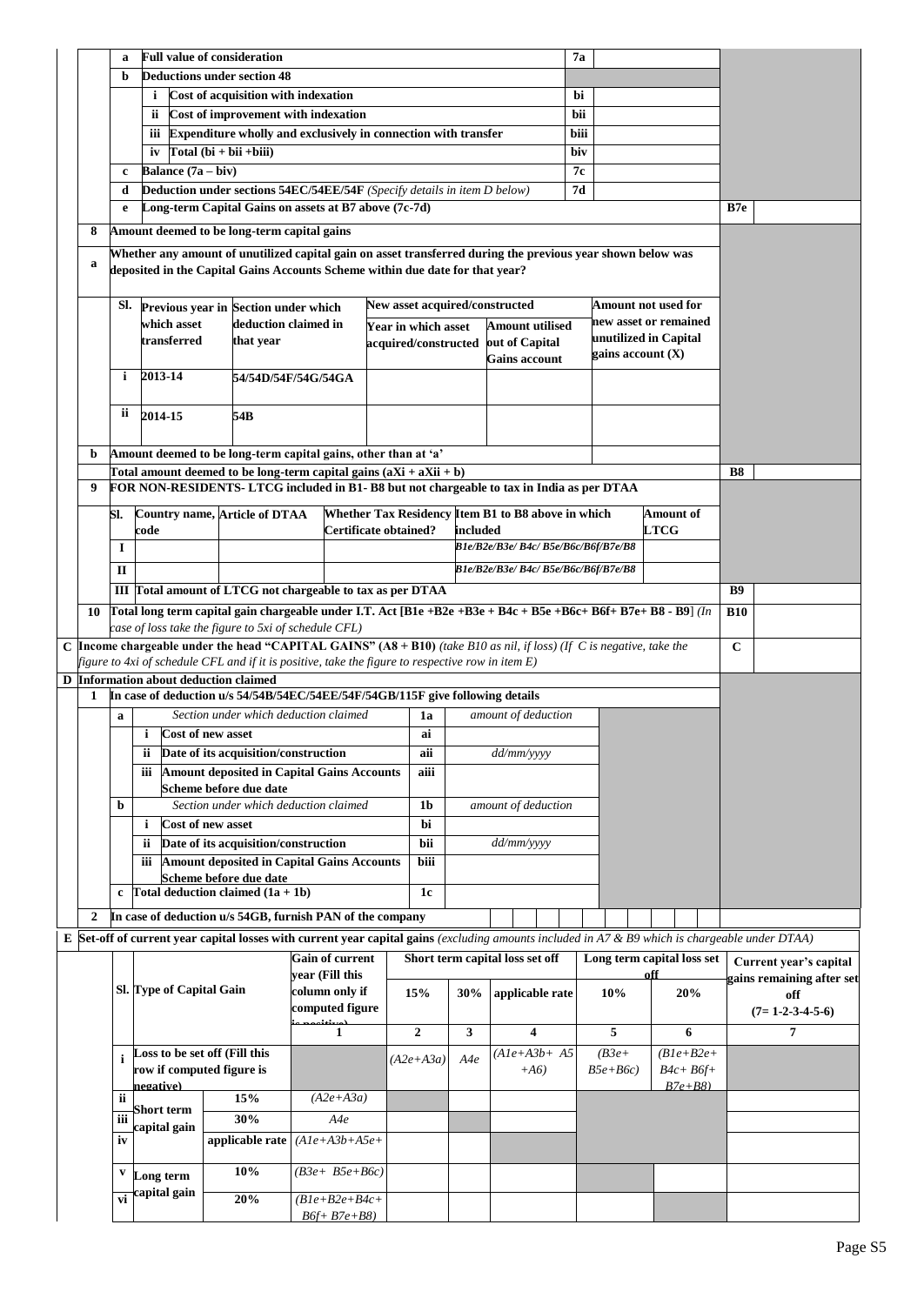|                       |              | vii Total loss set off $(ii + iii + iv + v + vi)$                                                                         |  |                               |                      |                        |                       |                         |
|-----------------------|--------------|---------------------------------------------------------------------------------------------------------------------------|--|-------------------------------|----------------------|------------------------|-----------------------|-------------------------|
|                       |              | viii Loss remaining after set off $(i - vii)$                                                                             |  |                               |                      |                        |                       |                         |
| F                     |              | Information about accrual/receipt of capital gain                                                                         |  |                               |                      |                        |                       |                         |
|                       |              | Type of Capital gain / Date                                                                                               |  | <b>Upto 15/6</b><br>$\bf (i)$ | 16/6 to 15/9<br>(ii) | 16/9 to 15/12<br>(iii) | 16/12 to 15/3<br>(iv) | $16/3$ to $31/3$<br>(v) |
|                       |              | 1 Short-term capital gains taxable at the rate of 15%<br>Enter value from item 3iii of schedule BFLA, if any.             |  |                               |                      |                        |                       |                         |
|                       | $\mathbf{2}$ | Short-term capital gains taxable at the rate of 30%<br>Enter value from item 3iv of schedule BFLA, if any.                |  |                               |                      |                        |                       |                         |
|                       | 3            | Short-term capital gains taxable at applicable rates<br>Enter value from item 3v of schedule BFLA, if any.                |  |                               |                      |                        |                       |                         |
|                       |              | 4 Long-term capital gains taxable at the rate of 10%<br>Enter value from item 3vi of schedule BFLA, if any.               |  |                               |                      |                        |                       |                         |
|                       |              | 5 Long-term capital gains taxable at the rate of 20%<br>Enter value from item 3vii of schedule BFLA, if any.              |  |                               |                      |                        |                       |                         |
| $NOTE \triangleright$ |              | Please include the income of the specified persons referred to in Schedule SPI while computing the income under this head |  |                               |                      |                        |                       |                         |

**Schedule OS Income from other sources**

|                                                                     | 1 Income                                                                                                         |                                                                                                                                            |       |
|---------------------------------------------------------------------|------------------------------------------------------------------------------------------------------------------|--------------------------------------------------------------------------------------------------------------------------------------------|-------|
|                                                                     | $\mathbf a$                                                                                                      | 1a                                                                                                                                         |       |
|                                                                     |                                                                                                                  | Dividends, Gross<br>1 <sub>b</sub>                                                                                                         |       |
|                                                                     | b                                                                                                                | <b>Interest, Gross</b><br>1c                                                                                                               |       |
|                                                                     | c                                                                                                                | Rental income from machinery, plants, buildings, etc., Gross<br>Others, Gross (excluding income from owning race horses)Mention the nature |       |
|                                                                     | d                                                                                                                |                                                                                                                                            |       |
|                                                                     |                                                                                                                  | Winnings from lotteries, crossword puzzles etc.<br>1di<br>i.                                                                               |       |
|                                                                     |                                                                                                                  | Cash credits u/s 68<br>ii.<br>a                                                                                                            |       |
|                                                                     |                                                                                                                  | <b>Unexplained investments u/s 69</b><br>b.                                                                                                |       |
|                                                                     |                                                                                                                  | Unexplained money etc. u/s 69A<br>$\mathbf{c}$                                                                                             |       |
|                                                                     |                                                                                                                  | Undisclosed investments etc. u/s 69B<br>d                                                                                                  |       |
|                                                                     |                                                                                                                  | Unexplained expenditurte etc. u/s 69C<br>e<br>Amount borrowed or repaid on hundi u/s 69D<br>f                                              |       |
|                                                                     |                                                                                                                  | $\int \text{Total} (a + b + c + d + e + f)$<br>1dii                                                                                        |       |
|                                                                     |                                                                                                                  | 1diii<br>iii                                                                                                                               |       |
|                                                                     |                                                                                                                  | 1 div<br>iv                                                                                                                                |       |
|                                                                     |                                                                                                                  | $Total (1di + 1dii + 1diii + 1div)$<br>1dv<br>V                                                                                            |       |
|                                                                     | e                                                                                                                | $\boxed{\text{Total} (1a + 1b + 1c + 1dv)}$                                                                                                | 1e    |
|                                                                     | f                                                                                                                | Income included in '1e' chargeable to tax at special rate (to be taken to schedule SI)                                                     |       |
|                                                                     |                                                                                                                  | Income by way of winnings from lotteries, crossword puzzles, races, games, gambling, betting<br>i.                                         | 1fi   |
|                                                                     |                                                                                                                  | etc (u/s 115BB)                                                                                                                            |       |
|                                                                     |                                                                                                                  | ii Dividend Income from domestic company that exceeds Rs.10 Lakh (u/s 115BBDA                                                              | 1fii  |
|                                                                     |                                                                                                                  |                                                                                                                                            |       |
|                                                                     |                                                                                                                  | Deemed Income chargeable to tax u/s 115BBE<br>iii                                                                                          | 1fiii |
|                                                                     |                                                                                                                  | Income from patent chargeable u/s 115BBF<br>iv                                                                                             | 1fiv  |
|                                                                     |                                                                                                                  | Any other income chargeable to tax at the rate specified under Chapter XII/XII-A<br>V                                                      | 1fv   |
|                                                                     |                                                                                                                  | vi FOR NON-RESIDENTS- Income chargeable to be taxed under DTAA                                                                             |       |
|                                                                     |                                                                                                                  | Rate of tax<br>Whether TRC Corresponding section of the Amount of<br><b>Article</b><br><b>Sl.</b> Country                                  |       |
|                                                                     |                                                                                                                  | name, code of DTAA under DTAA obtained?<br>Act which prescribes rate<br>income                                                             |       |
|                                                                     |                                                                                                                  | I                                                                                                                                          |       |
|                                                                     |                                                                                                                  | $\Pi$                                                                                                                                      |       |
|                                                                     |                                                                                                                  | III Total amount of income chargeable to tax under DTAA                                                                                    | 1fvi  |
|                                                                     |                                                                                                                  | vii  Income included in '1e' chargeable to tax at special rate $(1fi + 1fii + 1fiii + fiv + fv + fvi)$                                     | 1fvii |
|                                                                     | g                                                                                                                | Gross amount chargeable to tax at normal applicable rates (1e-1fvii)                                                                       | 1g    |
|                                                                     | h                                                                                                                | <b>Deductions under section 57</b> (other than those relating to income under 1fi, 1fii, 1fii, 1fiv, 1fv, & 1fvi for                       |       |
|                                                                     |                                                                                                                  | non-residents)                                                                                                                             |       |
|                                                                     |                                                                                                                  | hi<br><i>i</i> Expenses / Deductions                                                                                                       |       |
|                                                                     |                                                                                                                  | ii Depreciation<br>hii                                                                                                                     |       |
|                                                                     |                                                                                                                  | iii Total<br>hiii                                                                                                                          |       |
|                                                                     | i                                                                                                                | Income from other sources (other than from owning race horses and amount chargeable to tax at                                              | 1i    |
|                                                                     |                                                                                                                  |                                                                                                                                            |       |
|                                                                     | <b>Income from other sources (other than from owning race horses) (1fiv + 1i)</b> (enter 1i as nil, if negative) | $\mathbf{2}$                                                                                                                               |       |
|                                                                     |                                                                                                                  |                                                                                                                                            |       |
| 3<br>Income from the activity of owning and maintaining race horses |                                                                                                                  |                                                                                                                                            |       |
|                                                                     | a                                                                                                                | 3a<br><b>Receipts</b>                                                                                                                      |       |
|                                                                     | b                                                                                                                | Deductions under section 57 in relation to (4)<br>3 <sub>b</sub>                                                                           |       |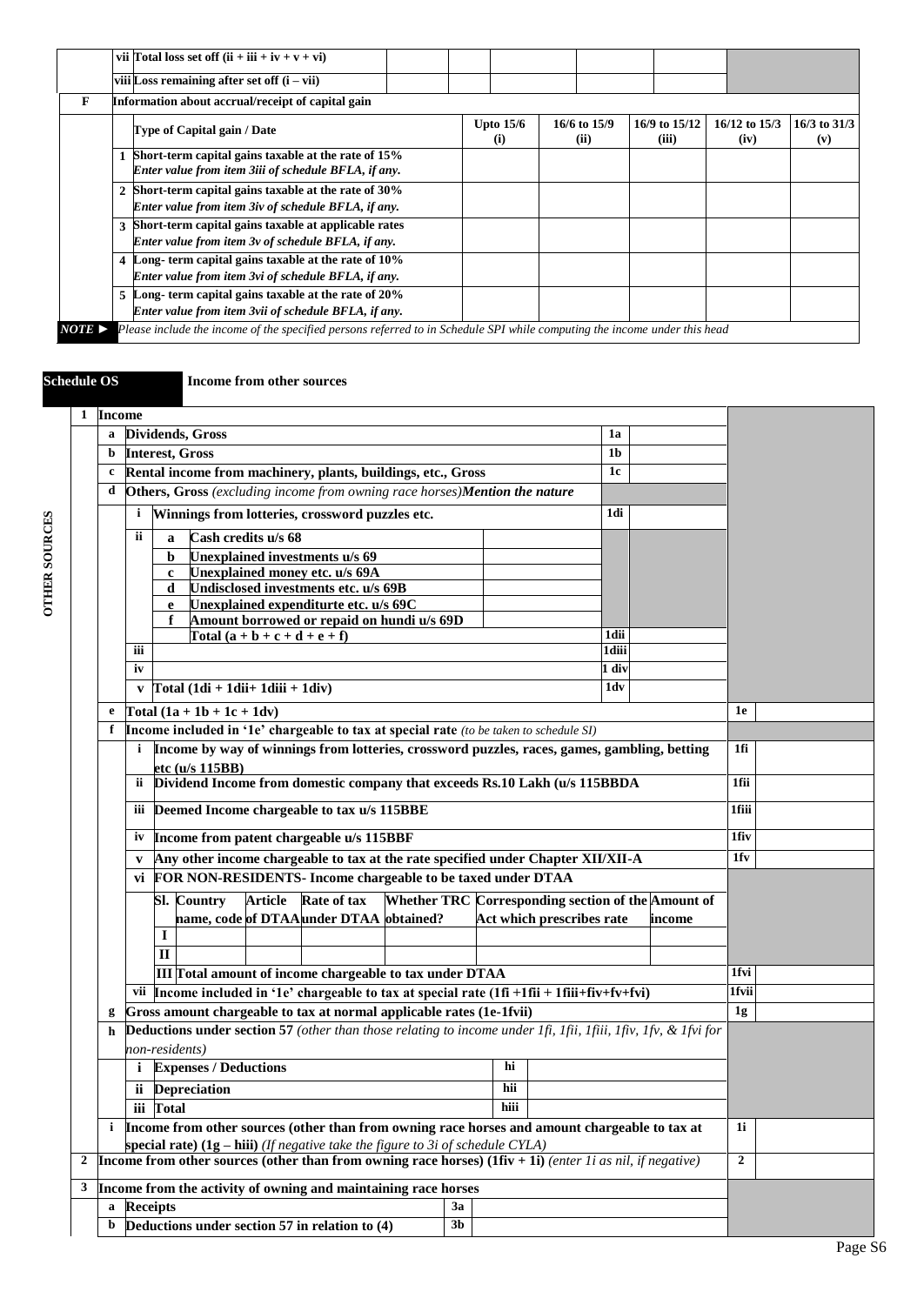|        | <b>c Balance</b> $(3a - 3b)$ (if negative take the figure to 4xi of Schedule CFL)                                          | 3c |  |
|--------|----------------------------------------------------------------------------------------------------------------------------|----|--|
|        | <b>Income under the head "Income from other sources" (2 + 3c)</b> (take 3c as nil if negative)                             |    |  |
| NOTE 1 | Please include the income of the specified persons referred to in Schedule SPI while computing the income under this head. |    |  |

# **Schedule CYLA Details of Income after Set off of current year losses**

|                                     |      | SLNo Head/Source of Income                                                                                  | <b>Income of current</b><br>vear (Fill this column<br>only if income is zero<br>or positive) | <b>House property loss</b><br>of the current year<br>set off | <b>Business Loss</b>         | Other sources loss<br>(other than loss from Income<br>race horses) of the<br>current year set off | Current year's<br>remaining<br>after set off |
|-------------------------------------|------|-------------------------------------------------------------------------------------------------------------|----------------------------------------------------------------------------------------------|--------------------------------------------------------------|------------------------------|---------------------------------------------------------------------------------------------------|----------------------------------------------|
|                                     |      |                                                                                                             | 1                                                                                            | $\overline{2}$                                               | 3                            | 4                                                                                                 | $5=1-2-3-4$                                  |
|                                     |      | Loss to be set off<br>$\rightarrow$                                                                         |                                                                                              | (3b of Schedule HP)                                          | $(6 \text{ of Schedule BP})$ | (1i of Schedule-OS)                                                                               |                                              |
|                                     | ii   | <b>Salaries</b>                                                                                             | $(6 \text{ of Schedule S})$                                                                  |                                                              |                              |                                                                                                   |                                              |
|                                     | iii  | <b>House property</b>                                                                                       | (3b of Schedule HP)                                                                          |                                                              |                              |                                                                                                   |                                              |
|                                     | iv   | <b>Business or profession</b>                                                                               | (4vi) of Schedule BP)                                                                        |                                                              |                              |                                                                                                   |                                              |
| <b>CURRENT YEAR LOSS ADJUSTMENT</b> | v    | Short-term capital gain taxable @<br>15%                                                                    | (7ii of item $E$ of<br>schedule CG)                                                          |                                                              |                              |                                                                                                   |                                              |
|                                     | vi   | Short-term capital gain taxable @<br>30%                                                                    | (7iii of item $E$ of<br>schedule CG)                                                         |                                                              |                              |                                                                                                   |                                              |
|                                     | vii  | Short-term capital gain taxable at<br>applicable rates                                                      | (7iv of item $E$ of<br>schedule CG)                                                          |                                                              |                              |                                                                                                   |                                              |
|                                     | viii | Long term capital gain taxable @<br>10%                                                                     | ( $7v$ of item E of<br>schedule CG)                                                          |                                                              |                              |                                                                                                   |                                              |
|                                     | ix   | Long term capital gain taxable @<br>20%                                                                     | ( $7vi$ of item $E$ of<br>schedule CG)                                                       |                                                              |                              |                                                                                                   |                                              |
|                                     | X    | Other sources (excluding profit from<br>owning race horses and amount<br>chargeable to special rate of tax) | $(1i$ of schedule OS)                                                                        |                                                              |                              |                                                                                                   |                                              |
|                                     | xi   | Profit from owning and maintaining<br>race horses                                                           | $(3c \text{ of schedule } OS)$                                                               |                                                              |                              |                                                                                                   |                                              |
|                                     | xii  | Total loss set off $(ii + iii + iv + v + vi + vii + viii + ix + x + xi)$                                    |                                                                                              |                                                              |                              |                                                                                                   |                                              |
|                                     | xiii | <b>Loss remaining after set-off <math>(i - xii)</math></b>                                                  |                                                                                              |                                                              |                              |                                                                                                   |                                              |

## **Schedule BFLA Details of Income after Set off of Brought Forward Losses of earlier years**

|                             | SI.<br>No.   | <b>Head/Source of Income</b>                                                                                         | Income after set off, if any, of<br>current year's losses as per 4 of<br><b>Schedule CYLA</b> ) | <b>Brought forward loss set off</b>        | Current year's income<br>remaining after set off |
|-----------------------------|--------------|----------------------------------------------------------------------------------------------------------------------|-------------------------------------------------------------------------------------------------|--------------------------------------------|--------------------------------------------------|
|                             |              |                                                                                                                      |                                                                                                 | $\overline{2}$                             | 3                                                |
| <b>ADJUSTMENT</b>           |              | <b>Salaries</b>                                                                                                      | (5ii of schedule CYLA)                                                                          |                                            |                                                  |
|                             | ii           | <b>House property</b>                                                                                                | (5iii of schedule CYLA)                                                                         | (B/f house property loss)                  |                                                  |
|                             | iii          | <b>Business or profession</b>                                                                                        | (5iv of schedule CYLA)                                                                          | $(B/f)$ business loss)                     |                                                  |
|                             | iv           | Short-term capital gain taxable $@15\%$                                                                              | $(5v \text{ of schedule CYLA})$                                                                 | $(B/f \, short-term \, capital \, loss)$   |                                                  |
|                             | $\mathbf{v}$ | Short-term capital gain taxable $@30\%$                                                                              | (5vi of schedule CYLA)                                                                          | $(B/f \, short-term \, capital \, loss)$   |                                                  |
|                             | vi           | Short-term capital gain taxable at<br>applicable rates                                                               | (5vii of schedule CYLA)                                                                         | $(B/f \, short-term \, capital \, loss)$   |                                                  |
|                             | vii          | Long-term capital gain taxable $@10\%$                                                                               | (5viii of schedule CYLA)                                                                        | (B/f short-term or long-term capital loss) |                                                  |
|                             | viii         | Long term capital gain taxable @ 20%                                                                                 | (5ix of schedule CYLA)                                                                          | (B/f short-term or long-term capital loss) |                                                  |
| <b>BROUGHT FORWARD LOSS</b> | ix           | Other sources (excluding profit from<br>owning race horses and winnings from<br>lottery, game etc.)                  | $(5x \text{ of schedule CYLA})$                                                                 |                                            |                                                  |
|                             | $\mathbf{x}$ | Profit from owning and maintaining race<br>horses                                                                    | (5xi of schedule CYLA)                                                                          | $(B/f \text{loss from horse races})$       |                                                  |
|                             | xi           | Total of brought forward loss set off $(ii2 + iii2 + iv2 + v2 + vi2 + vi2 + ix2 + x2)$                               |                                                                                                 |                                            |                                                  |
|                             | xii          | Current year's income remaining after set off Total $(i3 + ii3 + iii3 + iv3 + v3 + vi3 + vi3 + vi3 + ix3 + x3 + x3)$ |                                                                                                 |                                            |                                                  |

## **Schedule CFL Details of Losses to be carried forward to future years**

|                         |    | <b>Assessment Year</b> | Date of Filing | <b>House property</b> | <b>Business or</b> | Short-term capital loss Long-term Capital |      | <b>Loss from</b> |
|-------------------------|----|------------------------|----------------|-----------------------|--------------------|-------------------------------------------|------|------------------|
| ARD                     |    |                        | (DD/MM/YYYY)   | loss                  | profession loss    |                                           | loss | owning and       |
|                         |    |                        |                |                       |                    |                                           |      | maintaining race |
|                         |    |                        |                |                       |                    |                                           |      | horses           |
| FORW <sub>A</sub>       |    |                        |                |                       |                    |                                           |      |                  |
| $\frac{\rm dE}{\rm dE}$ |    | 2009-10                |                |                       |                    |                                           |      |                  |
| రే                      | ii | 2010-11                |                |                       |                    |                                           |      |                  |
|                         |    | iii 2011-12            |                |                       |                    |                                           |      |                  |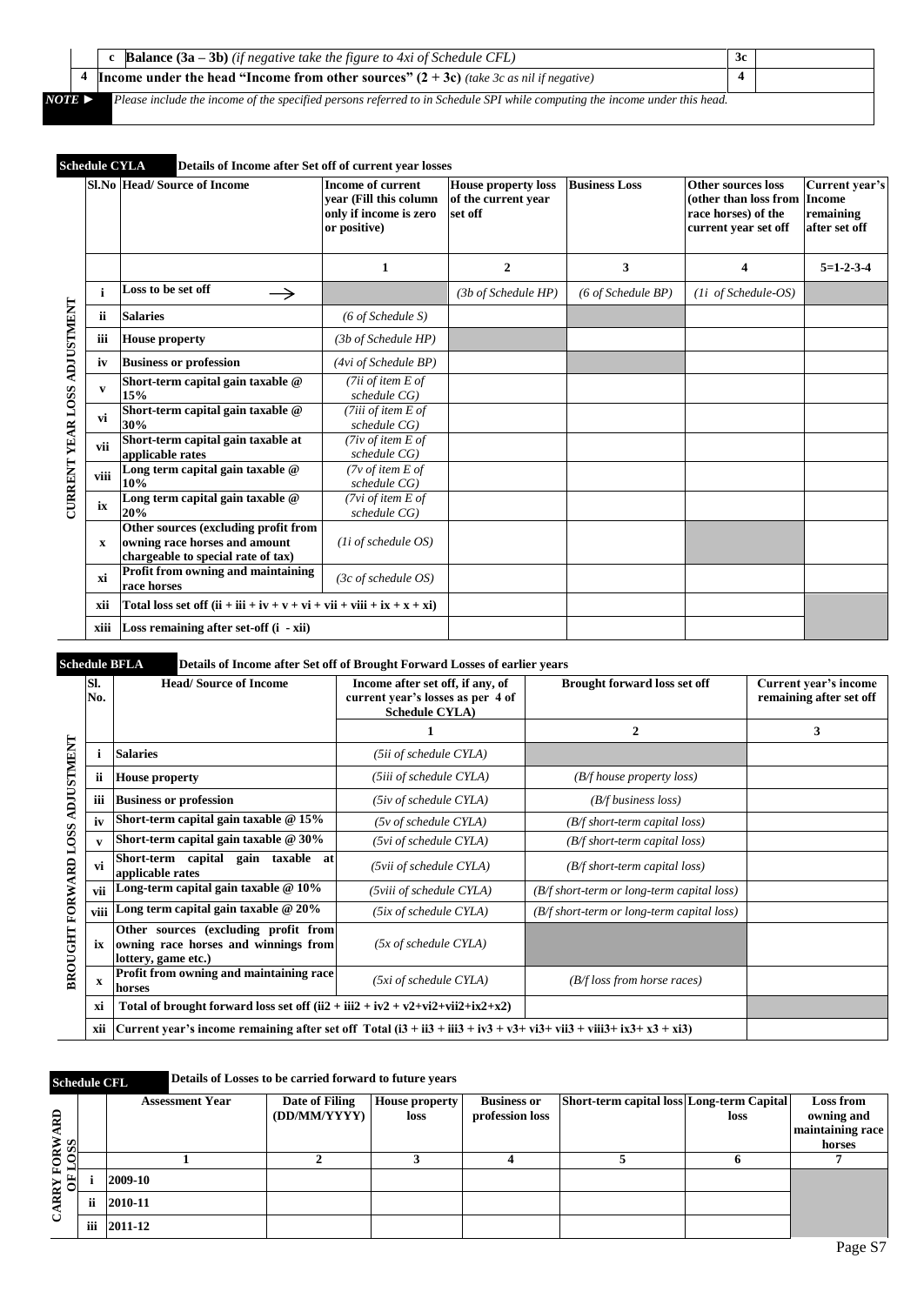| iv           | 2012-13                                                |                                |                            |                                                                                                    |                                              |
|--------------|--------------------------------------------------------|--------------------------------|----------------------------|----------------------------------------------------------------------------------------------------|----------------------------------------------|
| $\mathbf{v}$ | 2013-14                                                |                                |                            |                                                                                                    |                                              |
| vi           | 2014-15                                                |                                |                            |                                                                                                    |                                              |
|              | vii 2015-16                                            |                                |                            |                                                                                                    |                                              |
|              | viii 2016-17                                           |                                |                            |                                                                                                    |                                              |
| ix           | <b>Total of earlier year losses</b>                    |                                |                            |                                                                                                    |                                              |
| $\mathbf x$  | <b>Adjustment of above losses</b><br> in Schedule BFLA | (2ii of schedule<br>BFLA)      | (2iii of schedule<br>BFLA) |                                                                                                    | $(2x \text{ of schedule})$<br>BFLA)          |
| хi           | 2017-18 (Current year losses)                          | (2xiii of schedule<br>$CYLA$ ) | (3xiii of schedule<br>CYLA | $((2viii+3viii+4viii)$ of $((5viii+6viii)$ of item<br>item E of schedule $CG$   E of schedule $CG$ | $(3c \text{ of schedule})$<br>OS, if $-ve$ ) |
| xii          | <b>Total loss carried forward to</b><br>future years   |                                |                            |                                                                                                    |                                              |

# **Schedule VI-A Deductions under Chapter VI-A**

|                         |                | 1 Part B- Deduction in respect of certain payments                        |              |                  |   |  |  |  |  |
|-------------------------|----------------|---------------------------------------------------------------------------|--------------|------------------|---|--|--|--|--|
|                         | a              | 80C                                                                       | b            | <b>80CCC</b>     |   |  |  |  |  |
|                         | $\bf c$        | <b>80CCD(1)</b>                                                           | d            | <b>80CCD(1B)</b> |   |  |  |  |  |
|                         | e              | <b>80CCD(2)</b>                                                           | $\mathbf f$  | 80CCG            |   |  |  |  |  |
|                         | g              | 80D                                                                       | h            | <b>80DD</b>      |   |  |  |  |  |
| <b>TOTAL DEDUCTIONS</b> | $\mathbf{i}$   | 80DDB                                                                     | j            | 80E              |   |  |  |  |  |
|                         | $\bf k$        | <b>80EE</b>                                                               | 1            | 80G              |   |  |  |  |  |
|                         |                | m 80GG                                                                    |              | n 80GGA          |   |  |  |  |  |
|                         | $\mathbf{o}$   | 80GGC                                                                     |              |                  |   |  |  |  |  |
|                         | $\overline{2}$ | Part C, CA and D- Deduction in respect of certain incomes/other deduction |              |                  |   |  |  |  |  |
|                         | $\mathbf{p}$   | 80QQB                                                                     | $\mathbf{q}$ | <b>80RRB</b>     |   |  |  |  |  |
|                         | $\mathbf{r}$   | 80TTA                                                                     | $\mathbf{s}$ | 80U              |   |  |  |  |  |
|                         | t              | Total deductions under Chapter VI-A (Total of a to s)                     |              |                  | t |  |  |  |  |

**Schedule 80G Details of donations entitled for deduction under section 80G**

|                      | $\mathbf A$ | limit     | Donations entitled for 100% deduction without qualifying             |                     |                           |                                       |
|----------------------|-------------|-----------|----------------------------------------------------------------------|---------------------|---------------------------|---------------------------------------|
|                      |             |           | Name and address of donee                                            | <b>PAN of Donee</b> | <b>Amount of donation</b> | <b>Eligible Amount of</b><br>donation |
|                      |             | i         |                                                                      |                     |                           |                                       |
|                      |             | <b>ii</b> |                                                                      |                     |                           |                                       |
|                      |             | iii       | Total                                                                |                     |                           |                                       |
|                      | B           | limit     | Donations entitled for 50% deduction without qualifying              |                     |                           |                                       |
|                      |             |           | Name and address of donee                                            | <b>PAN</b> of Donee | <b>Amount of donation</b> | <b>Eligible Amount of</b><br>donation |
|                      |             | i         |                                                                      |                     |                           |                                       |
|                      |             | ii.       |                                                                      |                     |                           |                                       |
|                      |             | iii       | Total                                                                |                     |                           |                                       |
| DETAILS OF DONATIONS | $\mathbf C$ |           | Donations entitled for 100% deduction subject to<br>qualifying limit |                     |                           |                                       |
|                      |             |           | Name and address of donee                                            | <b>PAN of Donee</b> | <b>Amount of donation</b> | <b>Eligible Amount of</b><br>donation |
|                      |             | i         |                                                                      |                     |                           |                                       |
|                      |             | ii.       |                                                                      |                     |                           |                                       |
|                      |             | iii       | <b>Total</b>                                                         |                     |                           |                                       |
|                      | D           | limit     | Donations entitled for 50% deduction subject to qualifying           |                     |                           |                                       |
|                      |             |           | Name and address of donee                                            | <b>PAN of Donee</b> | <b>Amount of donation</b> | <b>Eligible Amount of</b><br>donation |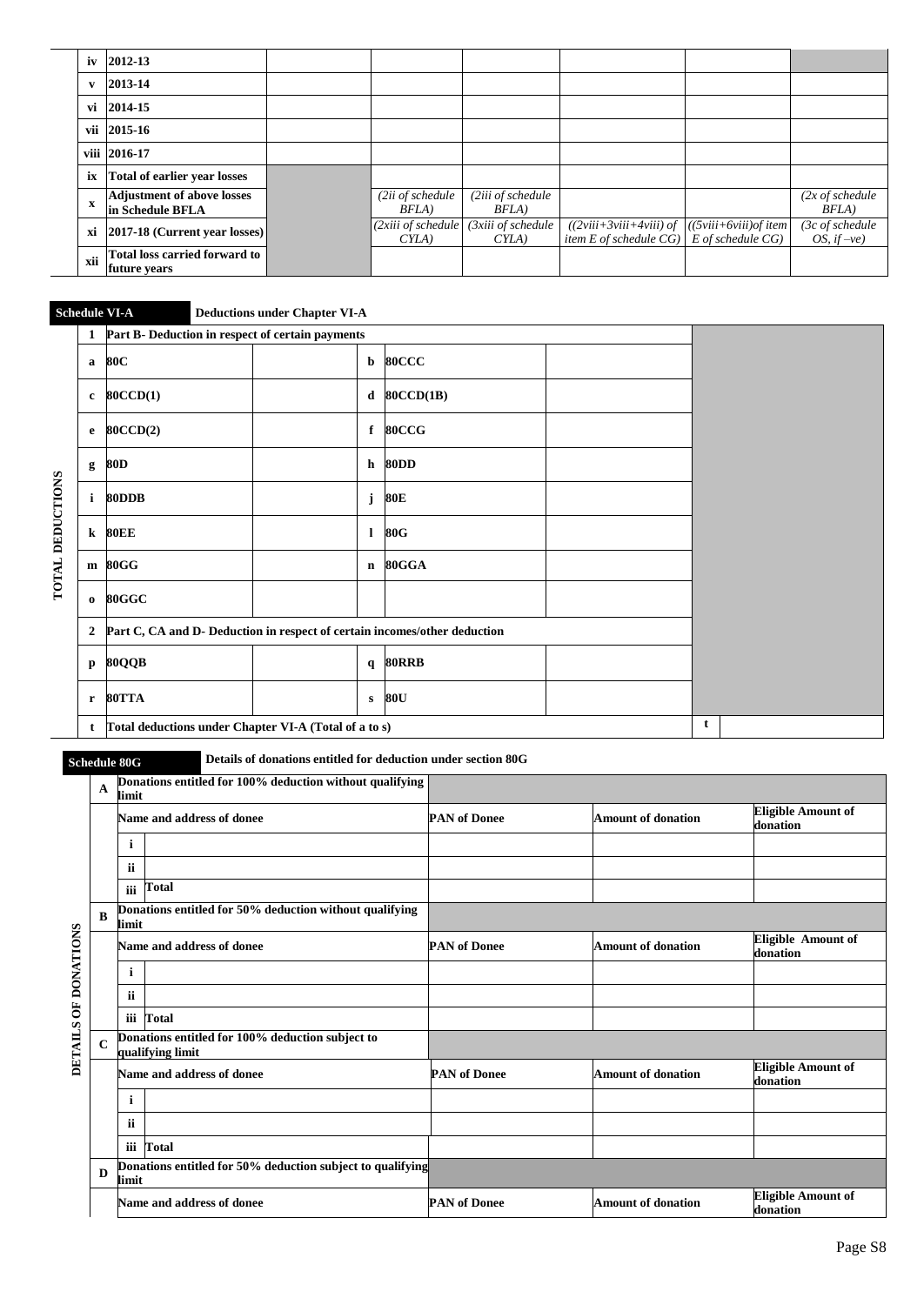| ii |                                                       |  |  |
|----|-------------------------------------------------------|--|--|
|    | iii Total                                             |  |  |
|    | E $\Gamma$ otal donations (Aiii + Biii + Ciii + Diii) |  |  |

| Schedule SPI |  |
|--------------|--|
|              |  |
|              |  |

**Schedule SPI Income of specified persons (spouse, minor child etc.) includable in income of the assessee (income of the minor child, in excess of Rs. 1,500 per child, to be included)** 

| Sl No | Name of person | <b>PAN</b> of person (optional) |  |  |  |  |  |  | Relationship | <b>Nature of Income</b> | Amount (Rs) |
|-------|----------------|---------------------------------|--|--|--|--|--|--|--------------|-------------------------|-------------|
|       |                |                                 |  |  |  |  |  |  |              |                         |             |
| ∸     |                |                                 |  |  |  |  |  |  |              |                         |             |
|       |                |                                 |  |  |  |  |  |  |              |                         |             |

| <b>Schedule SI</b> |                  | Income chargeable to tax at special rates (please see instructions $No. 9$ for rate of tax) |        |                            |                                   |                          |
|--------------------|------------------|---------------------------------------------------------------------------------------------|--------|----------------------------|-----------------------------------|--------------------------|
|                    | <b>SI</b><br>No. | <b>Section</b>                                                                              | ⊠      | <b>Special rate</b><br>(%) | <b>Income</b>                     | <b>Tax thereon</b><br>ii |
|                    | 1                | 111A (STCG on shares units on which STT paid)                                               | о      | 15                         | $(3iv$ of schedule BFLA)          |                          |
|                    | 2                | 115AD (STCG for FIIs on securities where STT not paid)                                      | о      | 30                         | (3v of schedule BFLA)             |                          |
|                    | 3                | 112 proviso (LTCG on listed securities/ units without indexation)                           | П      | 10                         | (part of 3vii of schedule BFLA)   |                          |
|                    | 4                | $112(1)(c)(iii)$ (LTCG for non-resident on unlisted securities)                             | о      | 10                         | (part of 3vii of schedule BFLA)   |                          |
|                    | 5                | 115AC (LTCG for non-resident on bonds/GDR)                                                  | о      | 10                         | (part of 3vii of schedule BFLA)   |                          |
| RATE               | 6                | 115ACA (LTCG for an employee of specified companay on GDR)                                  | о      | 10                         | (part of 3vii of schedule BFLA)   |                          |
|                    | 7                | 115AD (LTCG for FIIs on securities)                                                         | о      | 10                         | (part of 3vii of schedule BFLA)   |                          |
| <b>SPECIAL</b>     | 8                | 115E (LTCG for non-resident indian on specified asset)                                      | о      | 10                         | (part of 3vii of schedule BFLA)   |                          |
|                    | 9                | 112 (LTCG on others)                                                                        | о      | 20                         | (3viii of schedule BFLA)          |                          |
|                    | 10               | 115BB (Winnings from lotteries, puzzles, races, games etc.)                                 | О      | 30                         | $(1fi \text{ of schedule } OS)$   |                          |
|                    | 11               | 115BBDA (Dividend income from domestic company exceeding Rs.10lakh)                         | о      | 10                         | ( <i>Ifii of schedule OS</i> )    |                          |
|                    | 12               | 115BBE (Income under section 68, 69, 69A, 69B, 69C or 69D)                                  | о      | 60                         | ( <i>Ifiii of schedule OS</i> )   |                          |
|                    | 13               | 115BBF (Tax on income from patent)                                                          | о      | 10                         | $(1$ fiv of schedule OS)          |                          |
|                    | 14               | 115AC (Income of a non-resident from bonds or GDR purchased in foreign<br>currencv)         | $\Box$ | 10                         | (part of $1fv$ of schedule $OS$ ) |                          |
|                    | 15               | Chargeable under DTAA rate                                                                  | о      |                            | (part of 1fvi of schedule OS)     |                          |
|                    |                  |                                                                                             |        | <b>Total</b>               |                                   |                          |

## **Schedule EI Details of Exempt Income (Income not to be included in Total Income)**

|               |   |     | <b>Interest income</b>                                                                                 |  |   |   |  |
|---------------|---|-----|--------------------------------------------------------------------------------------------------------|--|---|---|--|
|               |   |     | Dividend income from domestic company (amount not exceeding Rs. 10 lakh)                               |  | 2 |   |  |
|               |   |     | Long-term capital gains from transactions on which Securities Transaction Tax is paid                  |  |   |   |  |
| <b>INCOME</b> | 4 |     | Gross Agricultural receipts (other than income to be excluded under<br>rule 7A, 7B or 8 of I.T. Rules) |  |   |   |  |
|               |   | ïi  | <b>Expenditure incurred on agriculture</b>                                                             |  |   |   |  |
| EXEMPT        |   | iii | Unabsorbed agricultural loss of previous eight assessment years                                        |  |   |   |  |
|               |   | iv  | Net Agricultural income for the year $(i - ii - iii)$ (enter nil if loss)                              |  |   |   |  |
|               |   |     | Others, including exempt income of minor child                                                         |  |   |   |  |
|               |   |     | Total $(1+2+3+4+5)$                                                                                    |  |   | o |  |

### **Schedule PTI Pass Through Income details from business trust or investment fund as per section 115UA, 115UB**

|               | Sl. | Name of business trust/ | <b>PAN</b> of the business | SI. |    | <b>Head of income</b>       | <b>Amount of income</b> | TDS on such    |
|---------------|-----|-------------------------|----------------------------|-----|----|-----------------------------|-------------------------|----------------|
|               |     | investment fund         | trust/investment fund      |     |    |                             |                         | amount, if any |
|               | 1.  |                         |                            |     |    | <b>House property</b>       |                         |                |
|               |     |                         |                            | ii  |    | <b>Capital Gains</b>        |                         |                |
|               |     |                         |                            |     | a  | <b>Short term</b>           |                         |                |
| <b>INCOME</b> |     |                         |                            |     | h. | Long term                   |                         |                |
|               |     |                         |                            | iii |    | <b>Other Sources</b>        |                         |                |
| THROUGH       |     |                         |                            | iv  |    | Income claimed to be exempt |                         |                |
|               |     |                         |                            |     | a  | $u/s$ 10(23FBB)             |                         |                |
|               |     |                         |                            |     | h  | $u/s$                       |                         |                |
|               |     |                         |                            |     | c  | $u/s$                       |                         |                |
|               | 2.  |                         |                            |     |    | <b>House property</b>       |                         |                |
| PASS          |     |                         |                            | ii  |    | <b>Capital Gains</b>        |                         |                |
|               |     |                         |                            |     | a  | <b>Short term</b>           |                         |                |
|               |     |                         |                            |     | h. | Long term                   |                         |                |
|               |     |                         |                            | iii |    | <b>Other Sources</b>        |                         |                |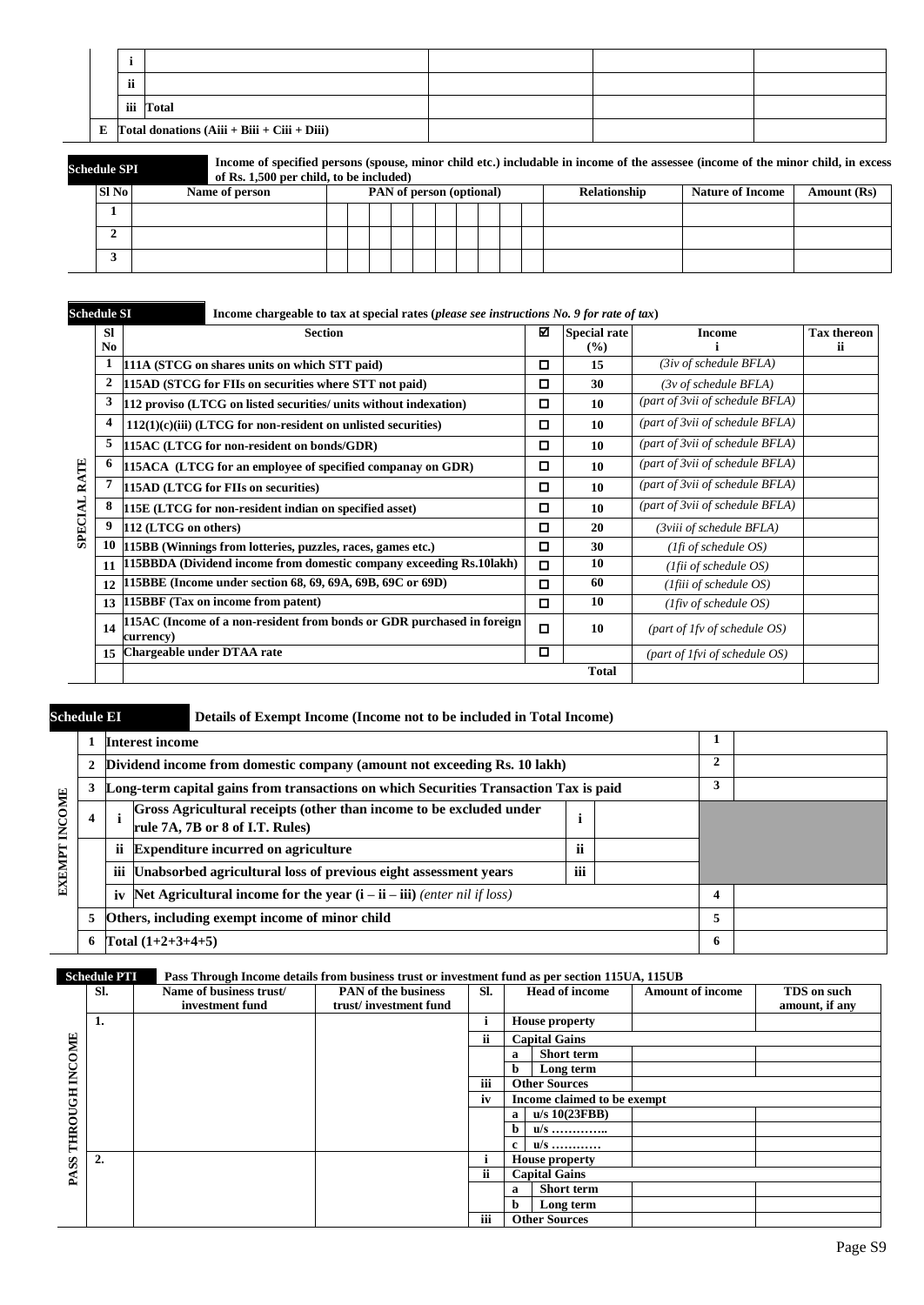|                       |                                                                 | 1V | Income claimed to be exempt |  |
|-----------------------|-----------------------------------------------------------------|----|-----------------------------|--|
|                       |                                                                 |    | $u/s$ 10(23FBB)             |  |
|                       |                                                                 |    | $u/s$                       |  |
|                       |                                                                 |    | $u/s$                       |  |
| $NOTE \triangleright$ | Please refer to the instructions for filling out this schedule. |    |                             |  |

| <b>Schedule FSI</b>   |                                                                                                                              |                                                                                                                              |              |                                                 |              | Details of Income from outside India and tax relief                                                             |                           |                                                                                            |                  |                                                                                        |                                                                                 |
|-----------------------|------------------------------------------------------------------------------------------------------------------------------|------------------------------------------------------------------------------------------------------------------------------|--------------|-------------------------------------------------|--------------|-----------------------------------------------------------------------------------------------------------------|---------------------------|--------------------------------------------------------------------------------------------|------------------|----------------------------------------------------------------------------------------|---------------------------------------------------------------------------------|
|                       | Sl. Country<br>Code                                                                                                          | <b>Taxpayer</b><br><b>Identification</b><br><b>Number</b>                                                                    | Sl.          | <b>Head of income</b>                           |              | <b>Income from</b><br>outside India<br>(included in PART<br>$B-TI$                                              | Tax paid<br>outside India | Tax payable on<br>such income under<br>normal provisions<br>in India                       |                  | <b>Tax relief</b><br>available in India<br>$(e)=(c)$ or $(d)$<br>whichever is<br>lower | <b>Relevant article</b><br>of DTAA if relief<br>claimed u/s 90 or<br><b>90A</b> |
|                       |                                                                                                                              |                                                                                                                              |              | (a)                                             |              | (b)                                                                                                             | (c)                       | (d)                                                                                        |                  | (e)                                                                                    | (f)                                                                             |
| 1                     |                                                                                                                              |                                                                                                                              | i            | <b>Salary</b>                                   |              |                                                                                                                 |                           |                                                                                            |                  |                                                                                        |                                                                                 |
|                       |                                                                                                                              |                                                                                                                              | ii           | <b>House Property</b>                           |              |                                                                                                                 |                           |                                                                                            |                  |                                                                                        |                                                                                 |
|                       |                                                                                                                              |                                                                                                                              | iii          | <b>Business or</b><br><b>Profession</b>         |              |                                                                                                                 |                           |                                                                                            |                  |                                                                                        |                                                                                 |
|                       |                                                                                                                              |                                                                                                                              | iv           | <b>Capital Gains</b>                            |              |                                                                                                                 |                           |                                                                                            |                  |                                                                                        |                                                                                 |
|                       |                                                                                                                              |                                                                                                                              | V            | <b>Other sources</b>                            |              |                                                                                                                 |                           |                                                                                            |                  |                                                                                        |                                                                                 |
|                       |                                                                                                                              |                                                                                                                              |              |                                                 | <b>Total</b> |                                                                                                                 |                           |                                                                                            |                  |                                                                                        |                                                                                 |
| $\overline{2}$        |                                                                                                                              |                                                                                                                              | $\mathbf{i}$ | <b>Salary</b>                                   |              |                                                                                                                 |                           |                                                                                            |                  |                                                                                        |                                                                                 |
|                       |                                                                                                                              |                                                                                                                              | ii.          | <b>House Property</b>                           |              |                                                                                                                 |                           |                                                                                            |                  |                                                                                        |                                                                                 |
|                       |                                                                                                                              |                                                                                                                              | iii          | <b>Business or</b><br><b>Profession</b>         |              |                                                                                                                 |                           |                                                                                            |                  |                                                                                        |                                                                                 |
|                       |                                                                                                                              |                                                                                                                              | iv           | <b>Capital Gains</b>                            |              |                                                                                                                 |                           |                                                                                            |                  |                                                                                        |                                                                                 |
|                       |                                                                                                                              |                                                                                                                              | V            | <b>Other sources</b>                            |              |                                                                                                                 |                           |                                                                                            |                  |                                                                                        |                                                                                 |
|                       |                                                                                                                              |                                                                                                                              |              |                                                 | <b>Total</b> |                                                                                                                 |                           |                                                                                            |                  |                                                                                        |                                                                                 |
| $NOTE \triangleright$ |                                                                                                                              |                                                                                                                              |              |                                                 |              | Please refer to the instructions for filling out this schedule.                                                 |                           |                                                                                            |                  |                                                                                        |                                                                                 |
| <b>Schedule TR</b>    |                                                                                                                              |                                                                                                                              |              |                                                 |              | Summary of tax relief claimed for taxes paid outside India                                                      |                           |                                                                                            |                  |                                                                                        |                                                                                 |
| $\mathbf{1}$          |                                                                                                                              | <b>Summary of Tax relief claimed</b>                                                                                         |              |                                                 |              |                                                                                                                 |                           |                                                                                            |                  |                                                                                        |                                                                                 |
|                       |                                                                                                                              | <b>Country Code</b>                                                                                                          |              | <b>Taxpayer Identification</b><br><b>Number</b> |              | Total taxes paid outside India<br>(total of (c) of Schedule FSI in respect<br>of each country)                  |                           | Total tax relief available<br>(total of (e) of Schedule FSI in<br>respect of each country) |                  |                                                                                        | <b>Tax Relief Claimed under</b><br>section<br>(specify 90, 90A or 91)           |
|                       |                                                                                                                              | (a)                                                                                                                          |              | (b)                                             |              | (c)                                                                                                             |                           | (d)                                                                                        |                  |                                                                                        | (e)                                                                             |
|                       |                                                                                                                              |                                                                                                                              |              |                                                 |              |                                                                                                                 |                           |                                                                                            |                  |                                                                                        |                                                                                 |
|                       |                                                                                                                              |                                                                                                                              |              |                                                 |              |                                                                                                                 |                           |                                                                                            |                  |                                                                                        |                                                                                 |
|                       |                                                                                                                              |                                                                                                                              |              |                                                 |              |                                                                                                                 |                           |                                                                                            |                  |                                                                                        |                                                                                 |
|                       |                                                                                                                              |                                                                                                                              |              | <b>Total</b>                                    |              |                                                                                                                 |                           |                                                                                            |                  |                                                                                        |                                                                                 |
| $\boldsymbol{2}$      |                                                                                                                              | <b>Total Tax relief available in respect of country where DTAA is applicable (section 90/90A)</b> (Part of total of $1(d)$ ) |              |                                                 |              |                                                                                                                 |                           |                                                                                            | $\boldsymbol{2}$ |                                                                                        |                                                                                 |
| 3                     | <b>Total Tax relief available in respect of country where DTAA is not applicable (section 91)</b> (Part of total of $1(d)$ ) |                                                                                                                              |              |                                                 |              |                                                                                                                 |                           | 3                                                                                          |                  |                                                                                        |                                                                                 |
| $\boldsymbol{4}$      | foreign tax authority during the year? If yes, provide the details below                                                     |                                                                                                                              |              |                                                 |              | Whether any tax paid outside India, on which tax relief was allowed in India, has been refunded/credited by the |                           |                                                                                            |                  | $\overline{\mathbf{4}}$                                                                | Yes/No                                                                          |
|                       | a                                                                                                                            | Amount of tax refunded                                                                                                       |              |                                                 |              | b                                                                                                               |                           | Assessment year in which tax relief allowed in India                                       |                  |                                                                                        |                                                                                 |
|                       | $NOTE \triangleright$<br>Please refer to the instructions for filling out this schedule.                                     |                                                                                                                              |              |                                                 |              |                                                                                                                 |                           |                                                                                            |                  |                                                                                        |                                                                                 |

## **Schedule FA Details of Foreign Assets and Income from any source outside India**

|                   |           |          |                   |         |                    |               |         |                     | Details of Foreign Bank Accounts held (including any beneficial interest) at any time during the previous year            |        |                 |                                             |
|-------------------|-----------|----------|-------------------|---------|--------------------|---------------|---------|---------------------|---------------------------------------------------------------------------------------------------------------------------|--------|-----------------|---------------------------------------------|
|                   | <b>SI</b> | Country  | Name and          | Account | Status-            | Account       | Account | <b>Peak Balance</b> | <b>Interest</b>                                                                                                           |        |                 | Interest taxable and offered in this return |
|                   | No.       | Name and | <b>Address of</b> | holder  | Owner/             | <b>Number</b> | opening | During the          | accrued in the                                                                                                            | Amount | <b>Schedule</b> | <b>Item number</b>                          |
|                   |           | Code     | the Bank          | name    | <b>Beneficial</b>  |               | date    | Year (in            | account                                                                                                                   |        | where           | of schedule                                 |
| FOREIGN           |           |          |                   |         | owner/             |               |         | rupees)             |                                                                                                                           |        | offered         |                                             |
| <b>SEETS</b><br>Š |           |          |                   |         | <b>Beneficiary</b> |               |         |                     |                                                                                                                           |        |                 |                                             |
| -€.               | (1)       | (2)      | (3)               | (4)     | (5)                | (6)           | (7)     | (8)                 | (9)                                                                                                                       | (10)   | (11)            | (12)                                        |
| DETAIL            | (i)       |          |                   |         |                    |               |         |                     |                                                                                                                           |        |                 |                                             |
|                   | (ii)      |          |                   |         |                    |               |         |                     |                                                                                                                           |        |                 |                                             |
|                   |           |          |                   |         |                    |               |         |                     | Details of Financial Interest in any Entity held (including any beneficial interest) at any time during the previous year |        |                 |                                             |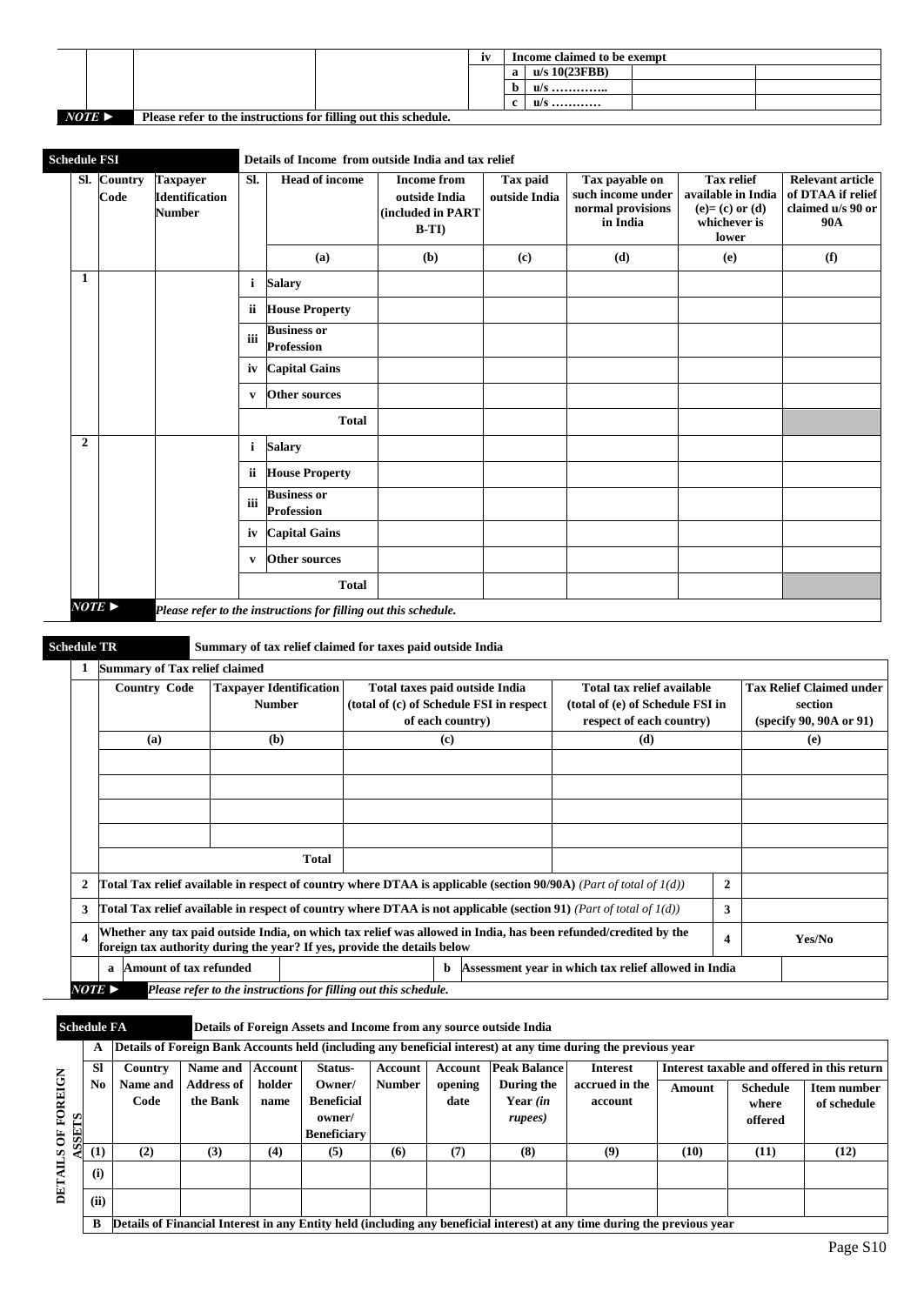|           | No                                                                                                                       |                                                                                                                 |                    | <b>Nature of Name and</b><br>Nature of<br>Interest-<br>Direct/<br><b>Beneficial</b><br>owner/<br><b>Beneficiary</b> |                                                                             |               | Date since<br>held                 |               | Investment accrued from<br>$(at \cos t)$ $(in$<br>rupees)                          | such Interest                   | <b>Income</b>                                                                                                                 |               | Income taxable and offered in this return      |                                                                                                                                                                                                                                                                                                  |
|-----------|--------------------------------------------------------------------------------------------------------------------------|-----------------------------------------------------------------------------------------------------------------|--------------------|---------------------------------------------------------------------------------------------------------------------|-----------------------------------------------------------------------------|---------------|------------------------------------|---------------|------------------------------------------------------------------------------------|---------------------------------|-------------------------------------------------------------------------------------------------------------------------------|---------------|------------------------------------------------|--------------------------------------------------------------------------------------------------------------------------------------------------------------------------------------------------------------------------------------------------------------------------------------------------|
|           | Name and<br>code                                                                                                         | entity                                                                                                          |                    | <b>Address of</b><br>the Entity                                                                                     |                                                                             |               |                                    |               |                                                                                    |                                 |                                                                                                                               | Amount        | <b>Schedule</b><br>where offered               | Item number of<br>schedule                                                                                                                                                                                                                                                                       |
| $\bf(1)$  | (2)                                                                                                                      | (3)                                                                                                             |                    | (4)                                                                                                                 | (5)                                                                         |               | (6)                                |               | (7)                                                                                | (8)                             | (9)                                                                                                                           | (10)          | (11)                                           | (12)                                                                                                                                                                                                                                                                                             |
| (i)       |                                                                                                                          |                                                                                                                 |                    |                                                                                                                     |                                                                             |               |                                    |               |                                                                                    |                                 |                                                                                                                               |               |                                                |                                                                                                                                                                                                                                                                                                  |
| (ii)      |                                                                                                                          |                                                                                                                 |                    |                                                                                                                     |                                                                             |               |                                    |               |                                                                                    |                                 |                                                                                                                               |               |                                                |                                                                                                                                                                                                                                                                                                  |
| C         | Details of Immovable Property held (including any beneficial interest) at any time during the previous year              |                                                                                                                 |                    |                                                                                                                     |                                                                             |               |                                    |               |                                                                                    |                                 |                                                                                                                               |               |                                                |                                                                                                                                                                                                                                                                                                  |
| SI        | Country                                                                                                                  |                                                                                                                 | <b>Address of</b>  |                                                                                                                     | Ownership-                                                                  |               | Date of                            |               | <b>Total</b>                                                                       | <b>Income</b>                   | Nature of                                                                                                                     |               | Income taxable and offered in this return      |                                                                                                                                                                                                                                                                                                  |
| No        | Name and<br>code                                                                                                         |                                                                                                                 |                    |                                                                                                                     | the Property Direct/ Beneficial acquisition<br>owner/<br><b>Beneficiary</b> |               |                                    |               | Investment (at<br>cost) (in rupees) the property                                   | derived from                    | <b>Income</b>                                                                                                                 | <b>Amount</b> | <b>Schedule</b><br>where offered               | Item number of<br>schedule                                                                                                                                                                                                                                                                       |
| (1)       | (2)                                                                                                                      |                                                                                                                 | (3)                |                                                                                                                     | (4)                                                                         |               | (5)                                |               | (6)                                                                                | (7)                             | (8)                                                                                                                           | (9)           | (10)                                           | (11)                                                                                                                                                                                                                                                                                             |
| (i)       |                                                                                                                          |                                                                                                                 |                    |                                                                                                                     |                                                                             |               |                                    |               |                                                                                    |                                 |                                                                                                                               |               |                                                |                                                                                                                                                                                                                                                                                                  |
| (ii)      |                                                                                                                          |                                                                                                                 |                    |                                                                                                                     |                                                                             |               |                                    |               |                                                                                    |                                 |                                                                                                                               |               |                                                |                                                                                                                                                                                                                                                                                                  |
|           |                                                                                                                          |                                                                                                                 |                    |                                                                                                                     |                                                                             |               |                                    |               |                                                                                    |                                 |                                                                                                                               |               |                                                |                                                                                                                                                                                                                                                                                                  |
| D<br>SI   | Country                                                                                                                  |                                                                                                                 | Nature of          |                                                                                                                     | Ownership-                                                                  |               | Date of                            |               | <b>Total</b>                                                                       | <b>Income</b>                   | Details of any other Capital Asset held (including any beneficial interest) at any time during the previous year<br>Nature of |               | Income taxable and offered in this return      |                                                                                                                                                                                                                                                                                                  |
| No        | Name and                                                                                                                 |                                                                                                                 | Asset              |                                                                                                                     | Direct/Beneficial acquisition                                               |               |                                    |               | Investment (at                                                                     | derived from                    | <b>Income</b>                                                                                                                 | Amount        | <b>Schedule</b>                                | Item number of                                                                                                                                                                                                                                                                                   |
|           | code                                                                                                                     |                                                                                                                 |                    |                                                                                                                     | owner/<br><b>Beneficiary</b>                                                |               |                                    |               | cost) (in rupees)                                                                  | the asset                       |                                                                                                                               |               | where offered                                  | schedule                                                                                                                                                                                                                                                                                         |
| (1)       | (2)                                                                                                                      |                                                                                                                 | (3)                |                                                                                                                     | (4)                                                                         |               | (5)                                | (6)           |                                                                                    | (7)                             | (8)                                                                                                                           | (9)           | (10)                                           | (11)                                                                                                                                                                                                                                                                                             |
| (i)       |                                                                                                                          |                                                                                                                 |                    |                                                                                                                     |                                                                             |               |                                    |               |                                                                                    |                                 |                                                                                                                               |               |                                                |                                                                                                                                                                                                                                                                                                  |
| (ii)      |                                                                                                                          |                                                                                                                 |                    |                                                                                                                     |                                                                             |               |                                    |               |                                                                                    |                                 |                                                                                                                               |               |                                                |                                                                                                                                                                                                                                                                                                  |
| E         | has not been included in A to D above.                                                                                   |                                                                                                                 |                    |                                                                                                                     |                                                                             |               |                                    |               |                                                                                    |                                 |                                                                                                                               |               |                                                | Details of account(s) in which you have signing authority held (including any beneficial interest) at any time during the previous year and which                                                                                                                                                |
| <b>SI</b> | Name of the                                                                                                              |                                                                                                                 | <b>Address of</b>  |                                                                                                                     | Name of the                                                                 | Account       |                                    |               | Peak Balance/                                                                      | Whether                         | If $(7)$ is yes,                                                                                                              |               |                                                | If (7) is yes, Income offered in this return                                                                                                                                                                                                                                                     |
| No        | <b>Institution</b> in                                                                                                    |                                                                                                                 | the                |                                                                                                                     | account                                                                     | <b>Number</b> |                                    |               | <b>Investment</b>                                                                  | income accrued                  | <b>Income</b>                                                                                                                 | <b>Amount</b> | <b>Schedule</b>                                | Item number of                                                                                                                                                                                                                                                                                   |
|           | which the<br>account is held                                                                                             |                                                                                                                 | <b>Institution</b> |                                                                                                                     | holder                                                                      |               |                                    |               | during the year<br>(in rupees)                                                     | is taxable in<br>vour hands?    | accrued in<br>the account                                                                                                     |               | where offered                                  | schedule                                                                                                                                                                                                                                                                                         |
| (1)       | (2)                                                                                                                      |                                                                                                                 | (3)                |                                                                                                                     | (4)                                                                         | (5)           |                                    |               | (6)                                                                                | (7)                             | (8)                                                                                                                           | (9)           | (10)                                           | (11)                                                                                                                                                                                                                                                                                             |
| (i)       |                                                                                                                          |                                                                                                                 |                    |                                                                                                                     |                                                                             |               |                                    |               |                                                                                    |                                 |                                                                                                                               |               |                                                |                                                                                                                                                                                                                                                                                                  |
| (ii)      |                                                                                                                          |                                                                                                                 |                    |                                                                                                                     |                                                                             |               |                                    |               |                                                                                    |                                 |                                                                                                                               |               |                                                |                                                                                                                                                                                                                                                                                                  |
| F         | Details of trusts, created under the laws of a country outside India, in which you are a trustee, beneficiary or settlor |                                                                                                                 |                    |                                                                                                                     |                                                                             |               |                                    |               |                                                                                    |                                 |                                                                                                                               |               |                                                |                                                                                                                                                                                                                                                                                                  |
| Sl        | Country                                                                                                                  | Name and                                                                                                        |                    | Name and                                                                                                            | Name and                                                                    |               | Name and                           |               | Date                                                                               | Whether                         | If $(8)$ is yes,                                                                                                              |               |                                                | If (8) is yes, Income offered in this return                                                                                                                                                                                                                                                     |
| No        | Name and<br>code                                                                                                         | address of<br>the trust                                                                                         |                    | address of<br>trustees                                                                                              | address of<br><b>Settlor</b>                                                |               | address of<br><b>Beneficiaries</b> |               | since<br>position                                                                  | income derived<br>is taxable in | <b>Income</b><br>derived from                                                                                                 | <b>Amount</b> | <b>Schedule</b><br>where offered               | Item number of                                                                                                                                                                                                                                                                                   |
|           |                                                                                                                          |                                                                                                                 |                    |                                                                                                                     |                                                                             |               |                                    |               | held                                                                               | your hands?                     | the trust                                                                                                                     |               |                                                | schedule                                                                                                                                                                                                                                                                                         |
| (1)       | (2)                                                                                                                      | (3)                                                                                                             |                    | (4)                                                                                                                 | (5)                                                                         |               | (6)                                |               | (7)                                                                                | (8)                             | (9)                                                                                                                           | (10)          | (11)                                           | (12)                                                                                                                                                                                                                                                                                             |
| (i)       |                                                                                                                          |                                                                                                                 |                    |                                                                                                                     |                                                                             |               |                                    |               |                                                                                    |                                 |                                                                                                                               |               |                                                |                                                                                                                                                                                                                                                                                                  |
| (ii)      |                                                                                                                          |                                                                                                                 |                    |                                                                                                                     |                                                                             |               |                                    |               |                                                                                    |                                 |                                                                                                                               |               |                                                |                                                                                                                                                                                                                                                                                                  |
| G         | business or profession                                                                                                   |                                                                                                                 |                    |                                                                                                                     |                                                                             |               |                                    |               |                                                                                    |                                 |                                                                                                                               |               |                                                | Details of any other income derived from any source outside India which is not included in,- (i) items A to F above and, (ii) income under the head                                                                                                                                              |
| Sl        |                                                                                                                          |                                                                                                                 |                    |                                                                                                                     |                                                                             |               |                                    |               |                                                                                    |                                 | <b>Whether taxable</b>                                                                                                        |               | If $(6)$ is yes, Income offered in this return |                                                                                                                                                                                                                                                                                                  |
| No        |                                                                                                                          | <b>Country Name</b><br>Name and address of the<br><b>Income derived</b><br>and code<br>person from whom derived |                    |                                                                                                                     | <b>Nature of income</b>                                                     |               | in your hands?                     | <b>Amount</b> | <b>Schedule</b><br>where offered                                                   | Item number of<br>schedule      |                                                                                                                               |               |                                                |                                                                                                                                                                                                                                                                                                  |
| (1)       | (2)                                                                                                                      |                                                                                                                 |                    | (3)                                                                                                                 |                                                                             |               | (4)                                |               | (5)                                                                                |                                 | (6)                                                                                                                           | (7)           | (8)                                            | (9)                                                                                                                                                                                                                                                                                              |
| (i)       |                                                                                                                          |                                                                                                                 |                    |                                                                                                                     |                                                                             |               |                                    |               |                                                                                    |                                 |                                                                                                                               |               |                                                |                                                                                                                                                                                                                                                                                                  |
| (ii)      |                                                                                                                          |                                                                                                                 |                    |                                                                                                                     |                                                                             |               |                                    |               |                                                                                    |                                 |                                                                                                                               |               |                                                |                                                                                                                                                                                                                                                                                                  |
| NOTE >    |                                                                                                                          |                                                                                                                 |                    |                                                                                                                     |                                                                             |               |                                    |               | schedule if no income is derived from that asset during the current previous year. |                                 |                                                                                                                               |               |                                                | Please refer to instructions for filling out this schedule. In case of an individual, not being an Indian citizen, who is in India on a business,<br>employment or student visa, an asset acquired during any previous year in which he was non-resident is not mandatory to be reported in this |

| Schedule 5A              | Information regarding apportionment of income between spouses governed by Portuguese Civil Code |  |  |  |  |  |  |  |
|--------------------------|-------------------------------------------------------------------------------------------------|--|--|--|--|--|--|--|
| Name of the spouse       |                                                                                                 |  |  |  |  |  |  |  |
| <b>PAN</b> of the spouse |                                                                                                 |  |  |  |  |  |  |  |